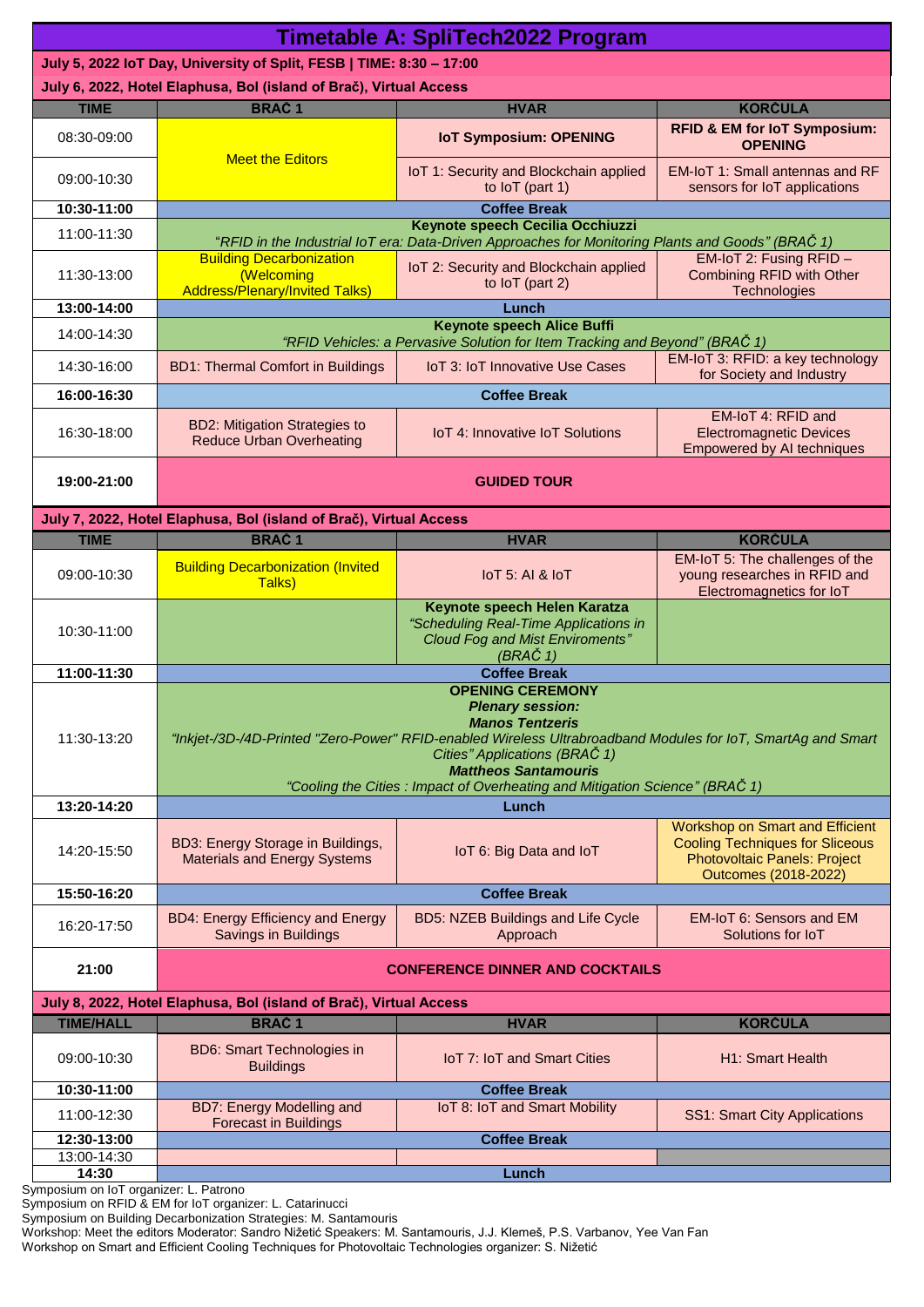| <b>Timetable B: SpliTech2022 Program</b>                                               |                                                                                                                                                                                                                                                                                                                                             |                                    |                                                                                                                         |                                                         |  |  |  |
|----------------------------------------------------------------------------------------|---------------------------------------------------------------------------------------------------------------------------------------------------------------------------------------------------------------------------------------------------------------------------------------------------------------------------------------------|------------------------------------|-------------------------------------------------------------------------------------------------------------------------|---------------------------------------------------------|--|--|--|
| July 5, 2022   IoT Day, University of Split, FESB, Virtual Access   TIME: 8:30 - 17:00 |                                                                                                                                                                                                                                                                                                                                             |                                    |                                                                                                                         |                                                         |  |  |  |
| July 6, 2022, Hotel Elaphusa, Bol (island of Brač), Virtual Access                     |                                                                                                                                                                                                                                                                                                                                             |                                    |                                                                                                                         |                                                         |  |  |  |
| <b>TIME</b>                                                                            | VIS                                                                                                                                                                                                                                                                                                                                         |                                    | <b>SOLTA</b>                                                                                                            |                                                         |  |  |  |
| 09:00-10:30<br>10:30-11:00                                                             | E1: Power engineering, Microgrids and Forecasting -                                                                                                                                                                                                                                                                                         |                                    | <b>EM1: Engineering Modelling - Electromagnetics</b>                                                                    |                                                         |  |  |  |
|                                                                                        |                                                                                                                                                                                                                                                                                                                                             |                                    | <b>Break</b><br>Keynote speech Cecilia Occhiuzzi                                                                        |                                                         |  |  |  |
| 11:00-11:30                                                                            | "RFID in the Industrial IoT era: Data-Driven Approaches for Monitoring Plants and Goods" (BRAČ 1)                                                                                                                                                                                                                                           |                                    |                                                                                                                         |                                                         |  |  |  |
| 11:30-13:00                                                                            | E2: Power engineering, Microgrids and Forecasting -<br>Ш                                                                                                                                                                                                                                                                                    |                                    | EM2: Engineering Modelling and Optimisation - (part I)                                                                  |                                                         |  |  |  |
| 13:00-14:00                                                                            | Lunch<br><b>Keynote speech Alice Buffi</b>                                                                                                                                                                                                                                                                                                  |                                    |                                                                                                                         |                                                         |  |  |  |
| 14:00-14:30                                                                            | "RFID Vehicles: a Pervasive Solution for Item Tracking and Beyond" (BRAČ 1)                                                                                                                                                                                                                                                                 |                                    |                                                                                                                         |                                                         |  |  |  |
| 14:30-16:00                                                                            | E3: Photovoltaic Technologies and Systems                                                                                                                                                                                                                                                                                                   |                                    | Workshop on Smart and Efficient Cooling Techniques for<br>Sliceous Photovoltaic Panels: Project Outcomes (2018-<br>2022 |                                                         |  |  |  |
| 16:00-16:30                                                                            | <b>Coffee Break</b>                                                                                                                                                                                                                                                                                                                         |                                    |                                                                                                                         |                                                         |  |  |  |
| 16:30-18:00                                                                            | E4: Energy Systems, Technologies and Modelling                                                                                                                                                                                                                                                                                              |                                    |                                                                                                                         | EM3: Engineering Modelling and Optimisation - (part II) |  |  |  |
| 19:00-21:00                                                                            | <b>GUIDED TOUR</b>                                                                                                                                                                                                                                                                                                                          |                                    |                                                                                                                         |                                                         |  |  |  |
|                                                                                        | July 7, 2022, Hotel Elaphusa, Bol (island of Brač), Virtual Access                                                                                                                                                                                                                                                                          |                                    |                                                                                                                         |                                                         |  |  |  |
| <b>TIME</b>                                                                            | <b>VIS</b>                                                                                                                                                                                                                                                                                                                                  |                                    | <b>SOLTA</b>                                                                                                            | <b>BRAČ2</b>                                            |  |  |  |
| 09:00-10:30                                                                            | <b>TUTORIAL: An Overview on</b><br><b>Blockchain and Distributed</b><br>Ledger Technologies applied to<br>IoT: from basic concepts to<br>applications                                                                                                                                                                                       | mESC conference                    |                                                                                                                         | mESC conference                                         |  |  |  |
| 10:30-11:00                                                                            | Keynote speech Helen Karatza                                                                                                                                                                                                                                                                                                                |                                    |                                                                                                                         |                                                         |  |  |  |
| 11:00-11:30                                                                            | "Scheduling Real-Time Applications in Cloud Fog and Mist Enviroments" (BRAČ 1)<br><b>Coffee Break</b>                                                                                                                                                                                                                                       |                                    |                                                                                                                         |                                                         |  |  |  |
| 11:30-13:20                                                                            | <b>OPENING CEREMONY</b><br><b>Plenary session:</b><br><b>Manos Tentzeris</b><br>"Inkjet-/3D-/4D-Printed "Zero-Power" RFID-enabled Wireless Ultrabroadband Modules for IoT, SmartAg and Smart<br>Cities" Applications (BRAČ 1)<br><b>Mattheos Santamouris</b><br>"Cooling the Cities: Impact of Overheating and Mitigation Science" (BRAČ 1) |                                    |                                                                                                                         |                                                         |  |  |  |
| 13:20-14:20                                                                            | Lunch                                                                                                                                                                                                                                                                                                                                       |                                    |                                                                                                                         |                                                         |  |  |  |
| 14:20-15:50                                                                            | <b>TUTORIAL: EMF Safety of a</b><br>WPT System to Recharge a<br><b>Compact Electric Vehicle</b>                                                                                                                                                                                                                                             | mESC conference<br>mESC conference |                                                                                                                         |                                                         |  |  |  |
| 15:50-16:20                                                                            | <b>Coffee Break</b>                                                                                                                                                                                                                                                                                                                         |                                    |                                                                                                                         |                                                         |  |  |  |
| 16:20-17:50                                                                            | <b>TUTORIAL: Efficient Stohastic-</b><br>deterministic Dosimetry<br>Procedures for exposures to<br>mm Waves range for 5G<br><b>Systems</b>                                                                                                                                                                                                  | mESC conference<br>mESC conference |                                                                                                                         |                                                         |  |  |  |
| 21:00                                                                                  | <b>CONFERENCE DINNER AND COCKTAILS</b>                                                                                                                                                                                                                                                                                                      |                                    |                                                                                                                         |                                                         |  |  |  |
|                                                                                        | July 8, 2022, Hotel Elaphusa, Bol (island of Brač), Virtual Access                                                                                                                                                                                                                                                                          |                                    |                                                                                                                         |                                                         |  |  |  |
| <b>TIME/HALL</b><br>09:00-10:30                                                        | <b>VIS</b><br>E5: Energy Efficiency and Renewable Energy                                                                                                                                                                                                                                                                                    |                                    | <b>ŠOLTA</b><br>E6: Energy Conversion and Energy Analysis                                                               |                                                         |  |  |  |
| 10:30-11:00                                                                            | <b>Systems</b>                                                                                                                                                                                                                                                                                                                              |                                    | <b>Coffee Break</b>                                                                                                     |                                                         |  |  |  |
| 11:00-12:30                                                                            | P1: Professional Paper (Energy - part 1)                                                                                                                                                                                                                                                                                                    |                                    | SS1: Sustainable and Secure enviroments                                                                                 |                                                         |  |  |  |
| 12:30-13:00                                                                            | <b>Coffee Break</b>                                                                                                                                                                                                                                                                                                                         |                                    |                                                                                                                         |                                                         |  |  |  |
| 13:00-14:30                                                                            | P2: Professional Paper (Energy - part 2)<br>Lunch                                                                                                                                                                                                                                                                                           |                                    |                                                                                                                         |                                                         |  |  |  |
| 14:30                                                                                  |                                                                                                                                                                                                                                                                                                                                             |                                    |                                                                                                                         |                                                         |  |  |  |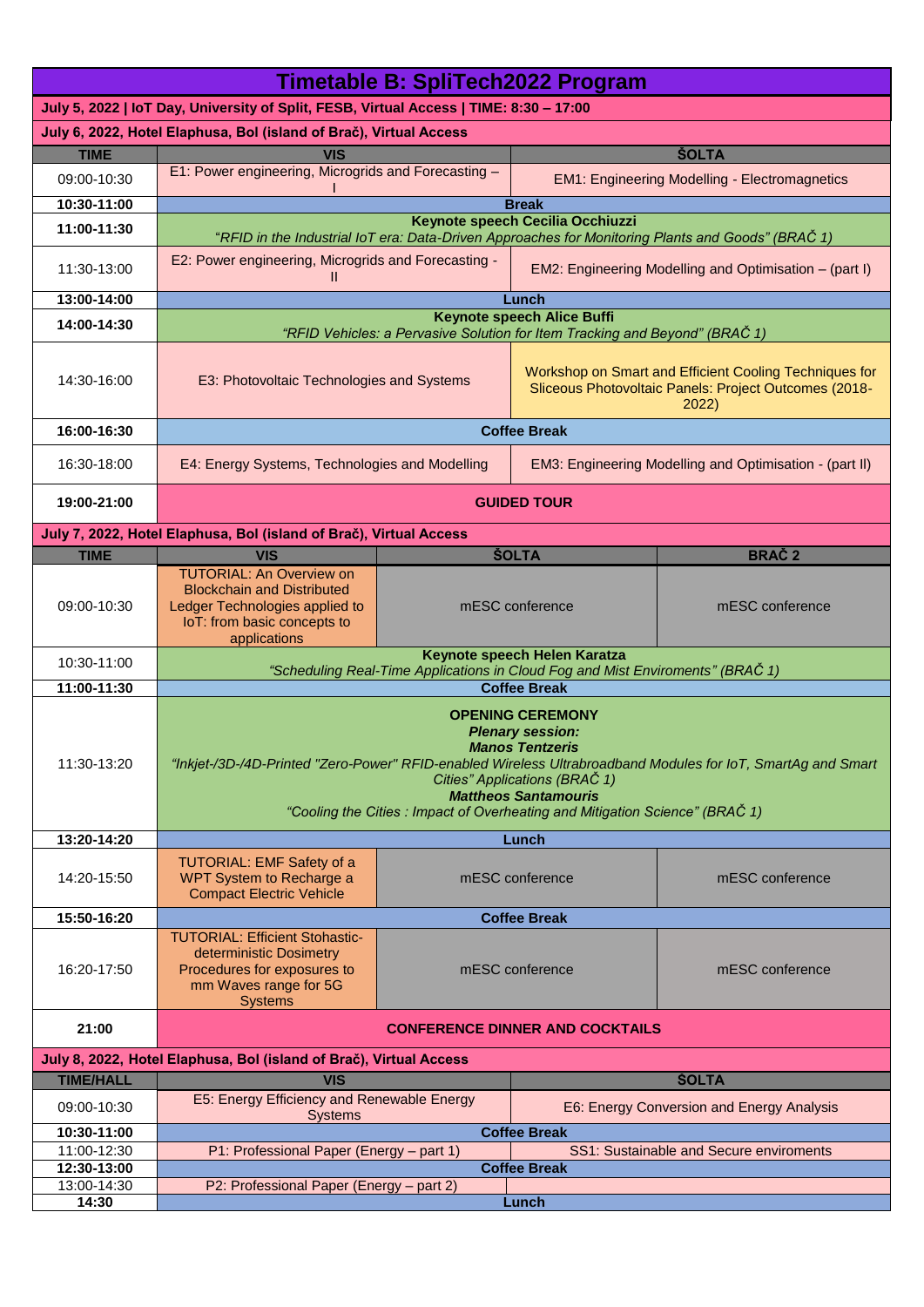**Wednesday, July 6**

# **Wednesday, July 6 9:00 - 10:30**

# **E1: Power Engineering, Microgrids and Forecasting - I**

### Room: Vis

*Bagging Ensemble Classifier for Predicting Lightning Flashovers on Distribution Lines*  Petar Sarajcev (University of Split, Croatia)

*Optimal scheduling of battery energy storage in microgrid to minimize electricity and fuel costs*  Zvonimir Šimić, Danijel Topić and Marina Dubravac (J. J. Strossmayer University of Osijek, Croatia)

*Day-ahead Electricity Price Forecasting Using LSTM Networks*  Marija Miletić and Ivan Pavić (University of Zagreb, Croatia); Hrvoje Pandzic (Fer, Croatia); Tomislav Capuder (Zagreb, Croatia)

*The optimal use of stationary battery storage in a prosumer power system*  Goran Knežević, Nemanja Mišljenović, Nikša Radić and Andrej Brandis (FERIT Osijek, Croatia)

## *Towards Consumer-Oriented Demand Response Systems*

Vitor A. C. C. Almeida (Federal University of Piauí (UFPI), Brazil); Ricardo A. L. Rabelo (Federal University of Piaui (UFPI), Brazil); Arthur Carvalho (Miami University, Farmer School of Business, USA); Virginia Pilloni (University of Cagliari, Italy)

## *Laboratory Setup for Stability and Optimization Studies of Hybrid Microgrids*

Mateo Beus (FER, Croatia); Lin Herenčić (University of Zagreb, Croatia); Hrvoje Pandzic (Fer, Croatia); Ivan Rajšl (FER, Croatia)

# **EM-IoT 1: Small antennas and RF sensors for IoT applications**

#### Room: Korčula

*Passive RFID-Based Phone Call System Integrated into Clothing and Furniture*  Asif Shaikh, Shiva Jabari, Ruowei Xiao, Oguz Buruk, Juho Hamari and Johanna Virkki (Tampere University, Finland)

#### *Planar Inverted-F Antenna for Bluetooth Applications*

Karima Rabaani and Mohamed karim Azizi (University of Tunis El Manar, Tunisia); Luca Catarinucci and Riccardo Colella (University of Salento, Italy)

#### *Design of Supershaped Dielectric Lens Antenna for 6 G applications*

Gianvito Mevoli (Polytechnic University of Bari, Italy); Pietro Bia (Elettronica Group, Italy); Luciano Mescia (Polytechnic University of Bari, Italy)

#### *Cavity backed sinuous antenna for IoT applications*

Claudio Maria Lamacchia and Michele Gallo (IAMAtek Srl, Italy); Pietro Bia (Elettronica Group, Italy); Domenico Caggiano (IAMAtek Srl, Italy); Luciano Mescia (Polytechnic University of Bari, Italy)

# *A Wireless Synchronized System for the Long-Term Global Health Monitoring*

Giuseppe Coviello and Gianfranco Avitabile (Politecnico di Bari, Italy); Claudio Talarico (Gonzaga University, USA); Janet Wang-Roveda (University of Arizona, USA); Antonello Florio (Politecnico di Bari, Italy)

# *A Wireless Strain Sensor based on Piezoresistive Fabrics*

Sandra Rodini, Simone Genovesi, Giuliano Manara and Filippo Costa (University of Pisa, Italy)

# **EM1: Engineering Modelling - Electromagnetics**

### Room: Šolta

## *Absorbed Power Density in a Multilayer Tissue Model due to Radiation of Dipole Antenna at GHz Frequency Range: Part I Theoretical Background*

Dragan Poljak (University of Split, Croatia); Anna Šušnjara (University of Split & FESB, Croatia); Lucija Kraljević (University of Split, FESB, Croatia)

#### *Does COVID-19 Behave as Lightning Strike?*

Ante Lojić Kapetanović and Dragan Poljak (University of Split, Croatia)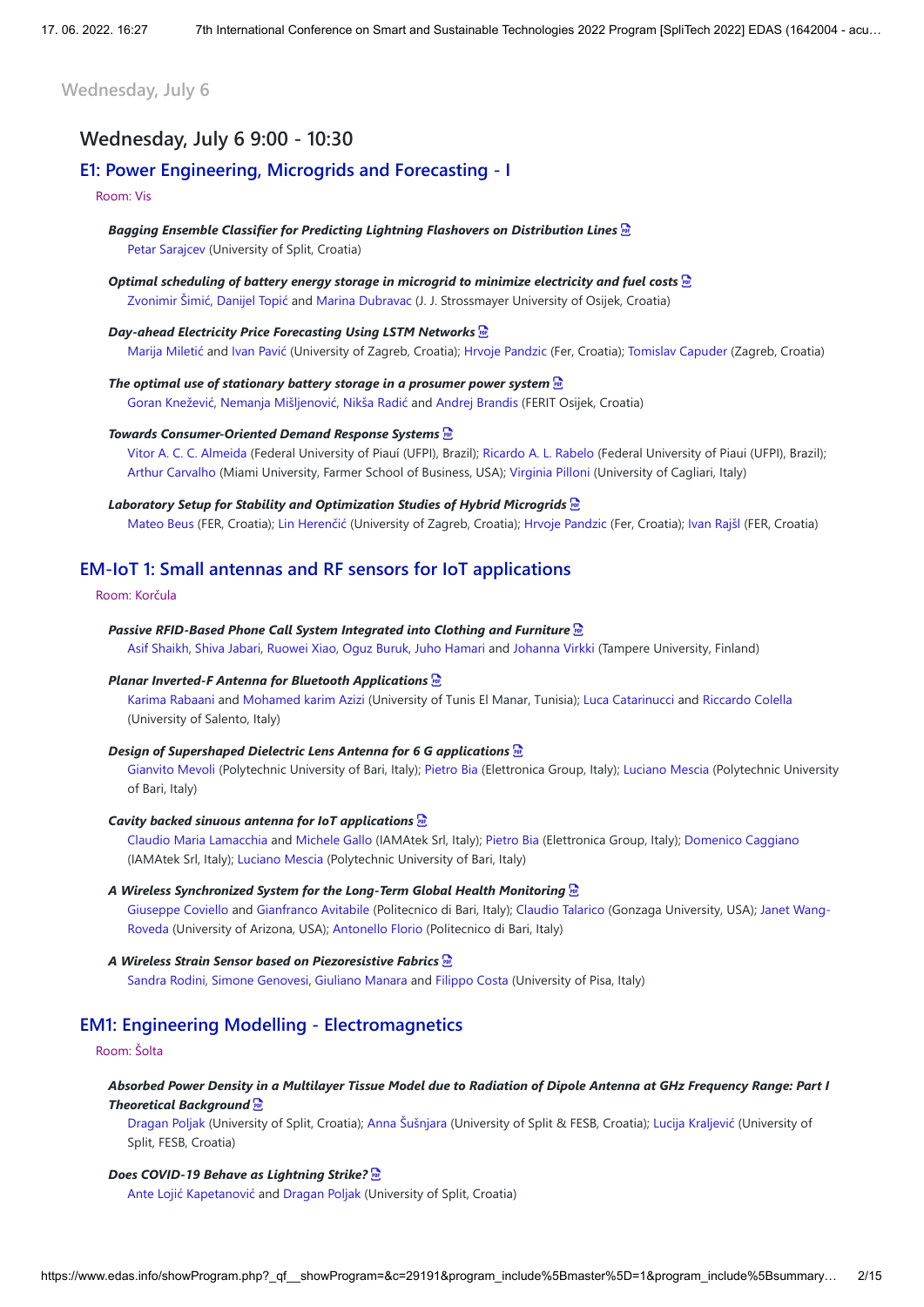## *Electric Field Radiated by a Vertical Dipole Antenna Above a Lossy Half Space by using Calculated and Assumed Current Distribution*

Enida Cero Dinarević (FESB, Bosnia and Herzegovina); Dragan Poljak (University of Split, Croatia); Vicko Doric (University of Split, FESB, Croatia)

## *Absorbed Power Density in a Multilayer Tissue Model due to Radiation of Dipole Antenna: Part II Results*  Dragan Poljak (University of Split, Croatia); Anna Šušnjara (University of Split & FESB, Croatia); Lucija Kraljević (University of Split, FESB, Croatia)

*A Simplified Analytical Model for Human Exposure to Electromagnetic Radiation of HF Wireless Power Transmitter* Petra Rasic, Zoran Blažević, Maja Škiljo and Dragan Poljak (University of Split, Croatia)

# **IoT 1: Security & Blockchain applied to IoT (part 1)**

## Room: Hvar

*Cyber-Attack Mitigation in Cloud-Fog Environment Using an Ensemble Machine Learning Model*  Francesco Nocera, Sergio Abascià, Marco Fiore, Awais Aziz Shah, Marina Mongiello, Eugenio Di Sciascio and Giuseppe Acciani (Politecnico di Bari, Italy)

## *A Threat Model for Extensible Smart Home Gateways*

Fulvio Corno and Luca Mannella (Politecnico di Torino, Italy)

*Incentivized Security-Aware Computation Offloading for Large-Scale Internet of Things Applications*  Talal Halabi (The University of Winnipeg, Canada); Adel Abusitta (McGill University, Canada); Glaucio Carvalho (Brock University, Canada); Benjamin C. M. Fung (McGill University, Canada)

# *COTIIP: a new covert channel based on incomplete IP packets*

Franco Tommasi, Christian Catalano, Alessandro Caniglia and Ivan Taurino (University of Salento, Italy)

*Secure and Efficient Web of Things Digital Twins using Permissioned Blockchains*  Iakovos Pittaras and George C. Polyzos (Athens University of Economics and Business, Greece)

# **Wednesday, July 6 11:30 - 13:00**

# **E2: Power Engineering, Microgrids and Forecasting - II**

## Room: Vis

## *Faults Location in Transmission Lines using Mel Frequency Cepstral Coefficients*

Breno Silva (IFMA, Brazil); Hermes Branco and Lucas Sa (Federal University of Piaui, Brazil); Ricardo A. L. Rabelo (Federal University of Piaui (UFPI), Brazil)

*Grid Voltage Amplitude and Frequency Real-Time Estimation using Linear Kalman Filter* 

Antonijo Kunac, Goran Petrovic and Marin Despalatovic (University of Split, FESB, Croatia); Petar Sarajcev (University of Split, Croatia)

## *Evaluating Anomaly Detection Algorithms through different Grid scenarios using k-Nearest Neighbor, iforest and Local Outlier Factor*

Nils Jakob Johannesen, Mohan Kolhe and Morten Goodwin (University of Agder, Norway)

- *Options for Application of Distributed Ledger Technologies in Development and Operation of Energy Communities*  Erica Svetec (Green Energy Cooperative (ZEZ), Croatia); Lin Herenčić and Alen Hrga (University of Zagreb, Croatia)
- *Evaluating the performance of photovoltaic simulation tools: case study of grid-connected 31 kWp photovoltaic system*  Ivan Bevanda (Ilićka 17, Bosnia and Herzegovina); Tihomir Betti (University of Split, Croatia); Petar Marić (University of Mostar, Bosnia and Herzegovina); Ivan Marasović (University, Croatia)

# **EM-IoT 2: Fusing RFID - Combining RFID with Other Technologies**

## Room: Korčula

*RFID Thermal Monitoring Sheet (R-TMS) for Skin Temperature Measurements during Superficial Microwave Hyperthermia Treatment* 

Francesco Lestini, Nicoletta Panunzio and Gaetano Marrocco (University of Rome Tor Vergata, Italy); Cecilia Occhiuzzi (University of Roma Tor Vergata, Italy)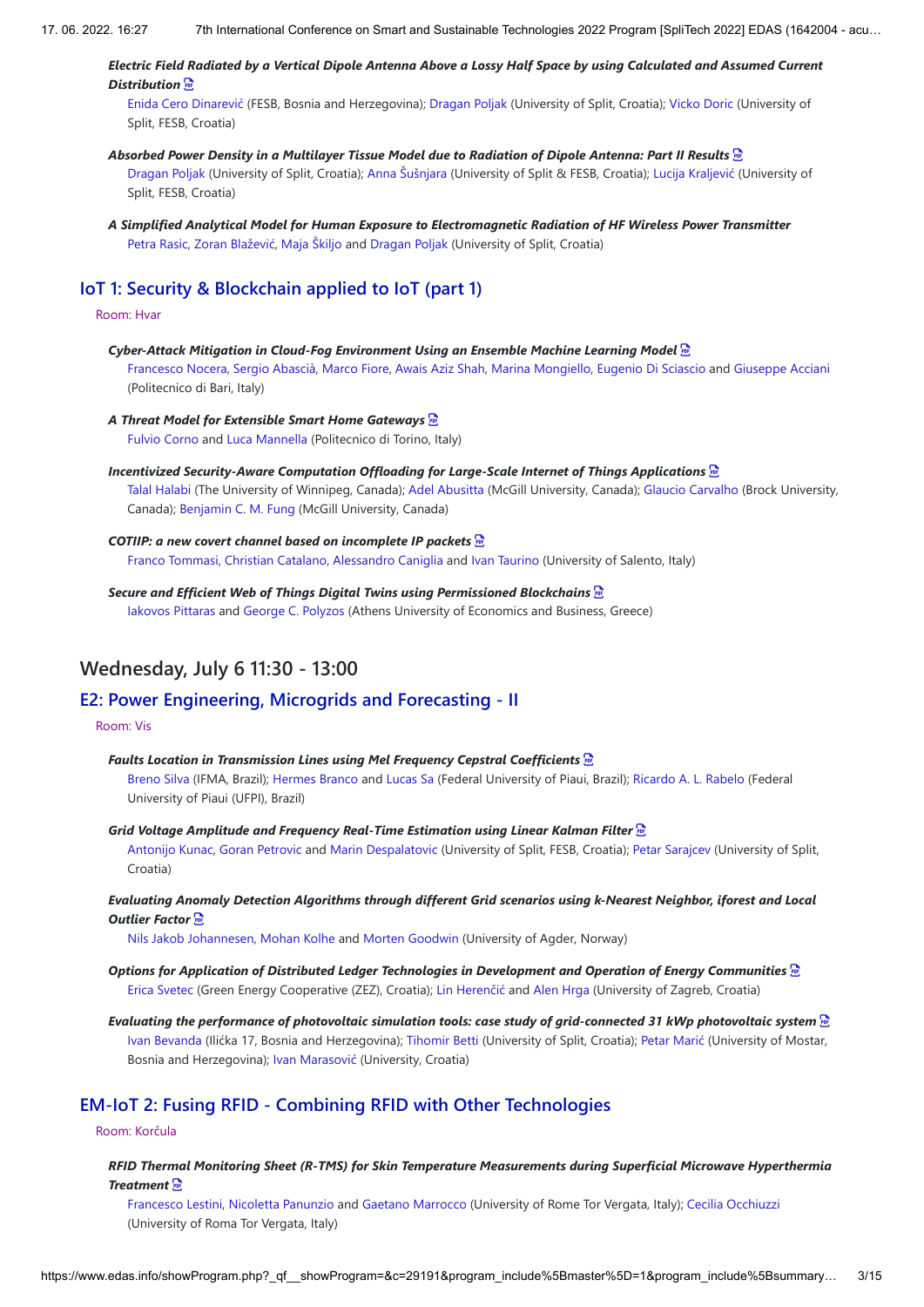#### *Mobile robot-integrated machine vision and RFID systems for improving fire safety in care environments*

Mirka Leino, Sari Merilampi, Joonas Kortelainen, Pauli Valo and Tommi Lehtinen (Satakunta University of Applied Sciences, Finland); Johanna Virkki (Tampere University, Finland)

## *Passive temperature sensor tag based on quasi-BIC*

Ildar Yusupov (ITMO University, Russia); Dmitry Filonov (Moscow Institute of Physics and Technology, Russia); Andrey Bogdanov (ITMO University, Russia); Pavel Ginzburg (Tel Aviv University, Israel); Mikhail V Rybin (ITMO University, Russia); Alexey P. Slobozhanyuk (ITMO University & Australian National University, Russia)

#### *A versatile NFC-based RFID Sensor Platform*

Martin Lenzhofer and Juergen Kosel (Silicon Austria Labs GmbH, Austria)

#### *A GNN-based indoor localization method using mobile RFID platform*

Yunxiang Fu (The University of Hong Kong, China); Xiong Xiong (Beijing University of Posts and Telecom, China); Zheng Liu (University of Cambridge, United Kingdom (Great Britain)); Xuhang Chen (Beihang University, China); Yi Liu (University of Cambridge, United Kingdom (Great Britain)); Zhe Fu (HNUK Consulting Ltd, United Kingdom (Great Britain))

## **EM2: Engineering Modelling - Optimisation (part 1)**

Room: Šolta

#### *Extraction of PV module electrical parameters based on the single diode and double diode model of a PV cell*

Petar Marić (University of Mostar, Bosnia and Herzegovina); Ivan Marasović (University, Croatia); Ivan Bevanda (Ilićka 17, Bosnia and Herzegovina); Tihomir Betti (University of Split, Croatia)

#### *Hydro Power Unit Speed Control Based on an MPC Algorithm*

Mateo Beus (FER, Croatia); Hrvoje Pandzic (Fer, Croatia); Renato Sirovina (Brodotehna Ltd., Croatia)

#### *Dynamic mode decomposition as an analysis tool for time-dependent partial differential equations*

Miha Rot (Jožef Stefan Institute, Slovenia); Martin Horvat (University of Ljubljana, Slovenia); Gregor Kosec (Jožef Stefan Institute, Slovenia)

#### *Asynchronously updated predictions of electric vehicle's connection time to a charging station*

Milan Straka and Martin Jančura (University of Zilina, Slovakia); Nazir Refa (ElaadNL, The Netherlands); Ľuboš Buzna (University of Zilina, Slovakia)

# **IoT 2: Security & Blockchain applied to IoT (part 2)**

### Room: Hvar

- *A Systematic Review of 2021 Microsoft Exchange Data Breach Exploiting Multiple Vulnerabilities*  Alexis M Pitney (Miami University of Oxford, USA); Spencer Penrod and Molly Foraker (Miami University, USA); Suman Bhunia (Miami University, Ohio, USA)
- *Analyzing Multi-Vector Ransomware Attack on Accellion File Transfer Appliance Server*  Karl Kiesel, Tom G Deep and Austin Flaherty (Miami University, USA); Suman Bhunia (Miami University, Ohio, USA)

## *Secure Internet of Thing using Blockchain Technology*  Jamal Elhachimi and Abdellatif Kobbane (ENSIAS, Mohammed V University in Rabat, Morocco)

*A Case Study of Massive API Scrapping: Parler Data Breach After the Capitol Riot*  David Redding and Jian Ang (Miami University, USA); Suman Bhunia (Miami University, Ohio, USA)

# **Wednesday, July 6 14:30 - 16:00**

# **BD1: Thermal Comfort in Buildings**

## Room: Brač

## *Projection of the current and future panorama of thermal comfort in Mexico: An approach from CDH to face the climate change*

Mario A. Jimenez (Autonomous University of Yucatan, Mexico); David Bienvenido-Huertas (University of Granada, Spain); Oscar May Tzuc (Autonomous University of Campeche, Mexico); Luis Ricalde Castellanos, Manuel Flota Bañuelos and Bassam Ali (Autonomous University of Yucatan, Mexico)

#### *Comparison between different thermal comfort models based on the exergy analysis*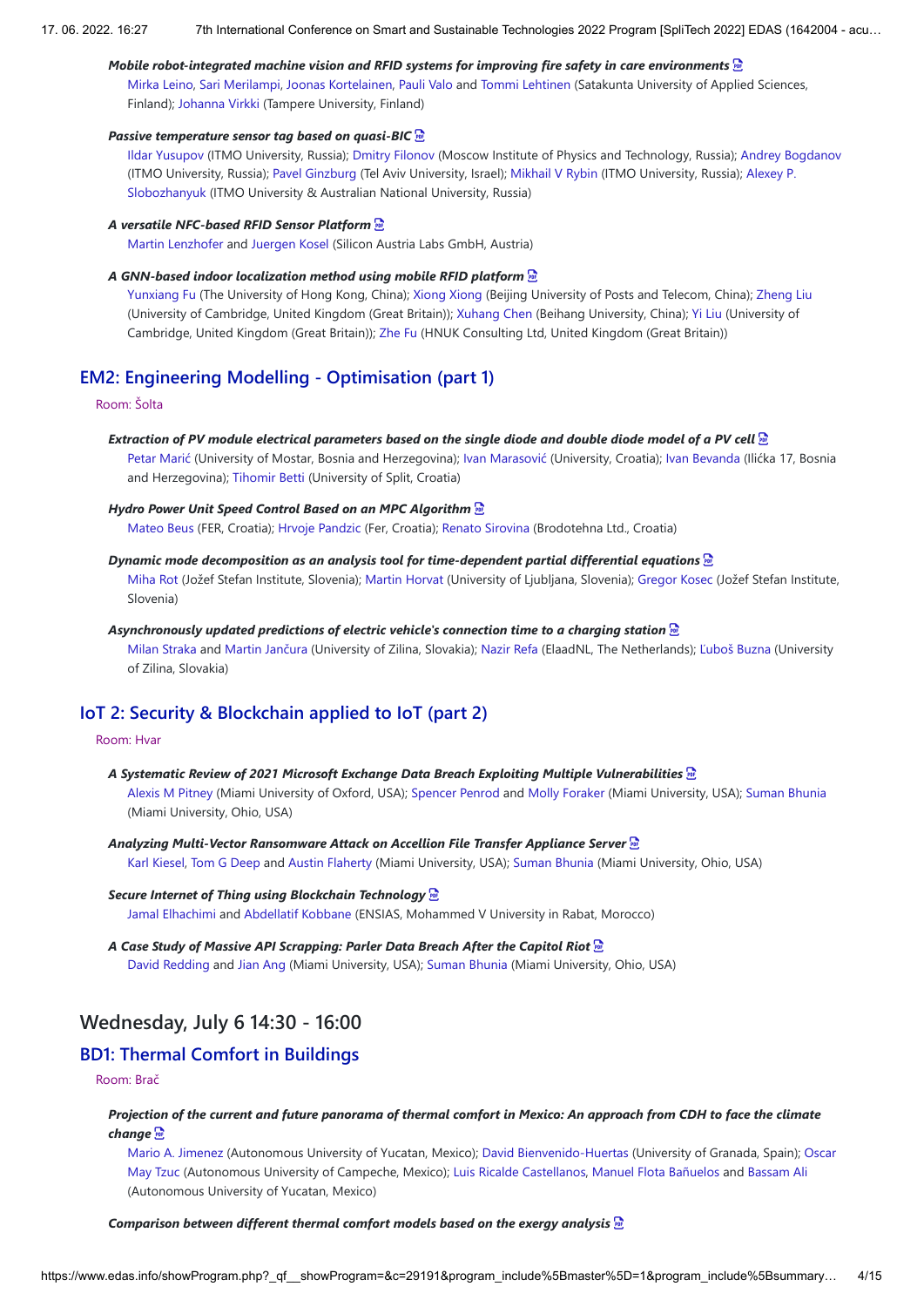Anton Kerčov (University of Belgrade, Serbia); Tamara Bajc (University of Belgrade Faculty of Mechanical Engineering, Serbia); Milan Gojak and Maja Todorović (University of Belgrade, Serbia); Nikolina Pivac (FESB University of Split, Croatia); Sandro Nizetic (University of Split, FESB, Croatia)

## *Improving indoor conditions in an Italian historical Church: the case study of Donnaregina Vecchia*

Margherita Mastellone (Università degli Studi di Napoli Federico II, Italy); Fabrizio Ascione (Università degli studi di Napoli Federico II, Italy); Filippo De Rossi and Teresa Iovane (Università degli Studi di Napoli Federico II, Italy); Gerardo Maria Mauro (Università degli studi del Sannio, Italy); Renata Picone (Università degli Studi di Napoli Federico II, Italy)

#### *Addressing Objective and Subjective Indicators of Comfort in Educational Environments*

Oihane Gómez-Carmona (University of Deusto, Spain); Joan Navarro (La Salle Campus Barcelona, Universitat Ramon Llull, Spain); Diego Casado-Mansilla (University of Deusto, Spain); Diego López-de-Ipiña (Deusto Institute of Technology - DeustoTech, University of Deusto, Spain); Xavier Solé-Beteta (La Salle - Universitat Ramon Llull, Spain); Agustin Zaballos (Enginyeria La Salle - Universitat Ramon Llull, Spain)

## *Age of air and air change effectiveness in operating rooms: comparison of air distribution configurations*

Fabrizio Ascione (Università degli studi di Napoli Federico II, Italy); Rosa Francesca De Masi (Università degli Studi del Sannio, Italy); Francesco Tariello (Università degli studi del Molise, Italy); Claudio Tucci (Università Degli Studi del Molise, Italy); Giuseppe Peter Vanoli (Università degli studi del Molise, Italy)

# **E3: Photovoltaic Technologies and Systems**

## Room: Vis

- *PV-Powered Charging Station: Energy Management with V2G Operation and Energy Cost Analysis*  Saleh Cheikh Mohamad, Manuela Sechilariu and Fabrice Locment (Université de Technologie de Compiègne, France)
- *Feasibility studies of photovoltaic system of power 60 kW with storage in Riyadh and Hofuf region of Saudi Arabia*  Salah Ud-Din Khan (King Saud University, Saudi Arabia)
- *A SRM for a PV Powered Water Pumping System Based on a Multilevel Converter and DC/DC Dual Output Converter*  Daniel Foito (ESTSetubal/IPS, Portugal); Vitor Fernao Pires (ESetubal/IPS, Portugal); Armando Cordeiro (ISEL-Instituto Superior de Engenharia de Lisboa, Portugal); Tito Amaral (EST Setubal, Portugal); Miguel Chaves (ISEL - IPL, Portugal); Armando Pires (ESTSetúbal, Instituto Politécnico de Setúbal, Portugal); João F. Martins (Faculdade de Ciencias e Tecnologia, Portugal)

*Comprehensive review of state-of-the-art photovoltaic cooling technologies*  Somaye Sadegh Koohestani (Tarbiat Modadres University, Iran); Mat Santamouris (University of New South Wales, Australia)

#### *Combining Power Electronic Converters and Automation to Simulate Solar PV systems*

Armando Cordeiro (ISEL-Instituto Superior de Engenharia de Lisboa, Portugal); Daniel Foito (ESTSetubal/IPS, Portugal); Miguel Chaves (ISEL, DEEEA, Instituto Politécnico Lisboa, Portugal); Tito Amaral (EST Setubal, Portugal); Vitor Fernao Pires (ESetubal/IPS, Portugal); João F. Martins (Faculdade de Ciencias e Tecnologia, Portugal); Paulo Gambôa, Filipe Barata, Pedro Fonte and Hélio Lopes (ISEL-Instituto Superior de Engenharia de Lisboa, Portugal)

## *CFD simulations with experimental validations for a solar thermal energy transfer performances in a water-based serpentine photovoltaic-thermal (PVT) collector*

Sang Shin Park, Yu-Jin Kim and Euy-Joon Lee (Korea Institute of Energy Research, Korea (South))

# **EM-IoT 3: RFID: a key technology for Society and Industry**

## Room: Korčula

*Phase-based Device-free Tracking exploiting a Cylindrical Human model and Kalman Smoothing* 

Anastasios Tzitzis (Aristotle University of Thessaloniki, Greece); Aggeliki Moneda (Archaelogical Museum of Thessaloniki, Greece); Traianos Yioultsis and Antonis G Dimitriou (Aristotle University of Thessaloniki, Greece)

## *A Flexible 3D-Printed UHF RFID Tag for Worker-Safety Applications*

Francesco P. Chietera and Riccardo Colella (University of Salento, Italy); Marco Pirozzi, Luciano Di Donato, Laura Tomassini and Alessandra Ferraro (INAIL, Italy); Luca Catarinucci (University of Salento, Italy)

#### *UHF-RFID Smart System for Worker Safety: a hierarchical approach for localization*

Gabriele Bandini, Andrea Motroni, Alice Buffi, Mirko Marracci, Paolo Nepa and Bernardo Tellini (University of Pisa, Italy); Luciano Di Donato, Marco Pirozzi, Laura Tomassini and Alessandra Ferraro (INAIL, Italy)

## *Transmission and Receiving Power Profiles for RFID Tags Performances Evaluation*

Hadi El hajj chehade (University of Rennes 1 & IETR UMR CNRS 6164, France); Bernard Uguen (University of Rennes I, France); Sylvain Collardey (University of Rennes 1, France)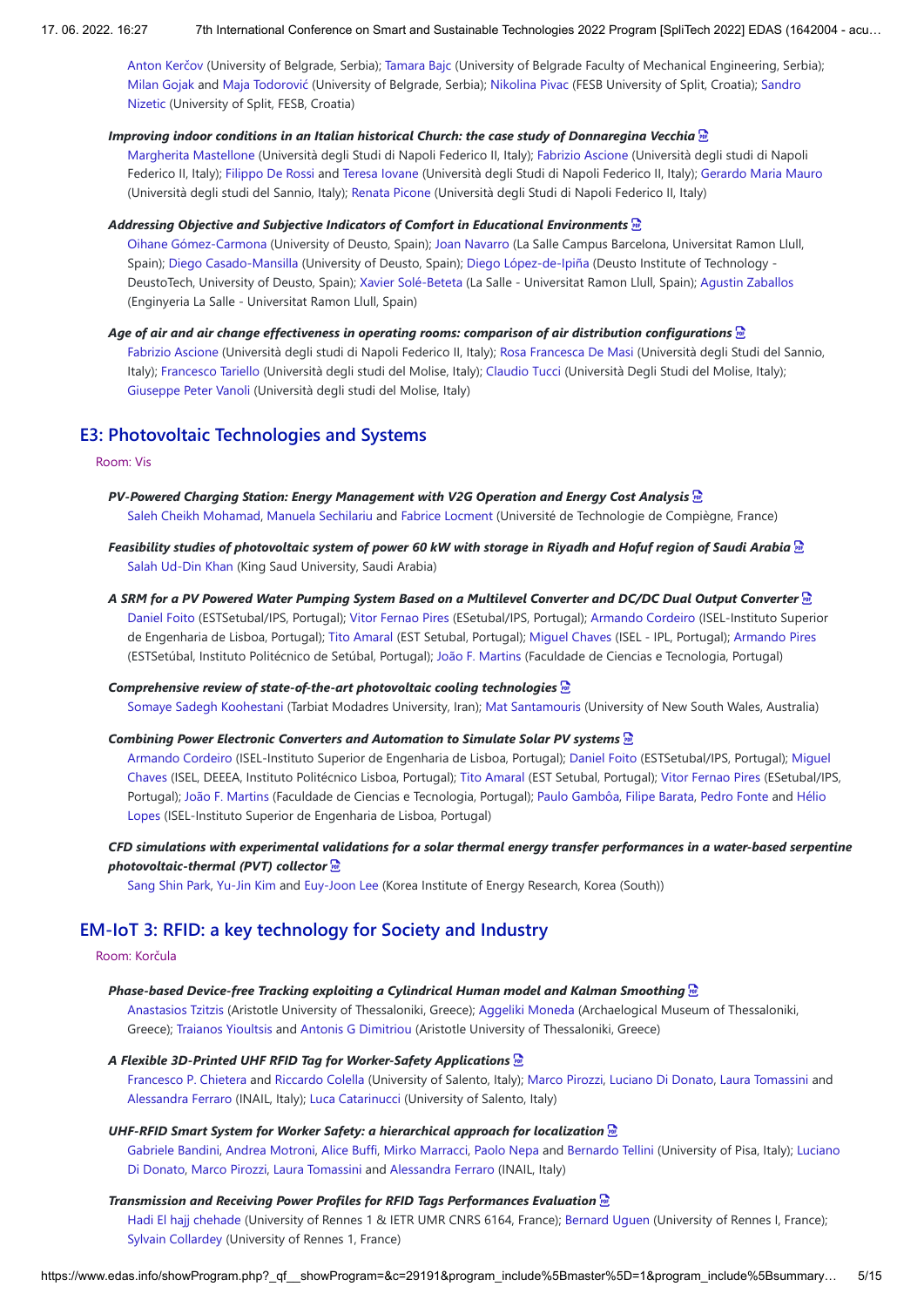# **IoT 3: IoT Innovative Use Cases**

### Room: Hvar

#### *A Reference Architecture Proposal for Secure Data Management in Mobile Health*

Mario Angelelli and Christian Catalano (University of Salento, Italy); Derek Hill (Panoramic Digital Health, France); Hristo Koshutanski (ATOS, Spain); Claudio Pascarelli (University of Salento, Italy); Joseph Rafferty (Ulster University, United Kingdom (Great Britain))

#### *Internet of Things and Shop-Floor Digital Twin: an Aerospace case study*

Angelo Corallo (Italy); Francesco Otello Buccoliero, Anna Maria Crespino and Vito Del Vecchio (University of Salento, Italy); Alessandra Spennato (Università del Salento, Italy); Domenico Visone and Daniela Rita Napolitano (Avio Aero - a GE Aviation Business, Italy)

*An Innovative Decision Support System for Smart Cities Government based on Sentiment Analysis and IoT technologies*  Teodoro Montanaro and Ilaria Sergi (University of Salento, Italy); Matteo Basile, Marco Matera, Enza Giangreco and Marco Alessi (Engineering Ingegneria Informatica S.p.A., Italy); Luigi Patrono (University of Salento, Italy)

#### *A Survey on the combined use of IoT and Edge AI to improve Driver Monitoring systems*

Teodoro Montanaro, Ilaria Sergi, Angela-Tafadzwa Shumba, Mattia Luggeri, Antonio Solida and Luigi Patrono (University of Salento, Italy)

#### *Health-IoT: Requirements for a Healthy Ecosystem*

Wyatt Lindquist (Yext, USA); Abdelsalam Helal (University of Florida, USA); Ahmed Khaled (Northeastern Illinois University, USA)

## *Application of an IoT infrared sensor for thermal transmittance measurement in building renovation*

Serena Serroni (Università Politecnica delle Marche, Italy); Marco Arnesano (Università eCampus, Italy); Milena Martarelli and Gian Marco Revel (Università Politecnica delle Marche, Italy)

# **Wednesday, July 6 16:30 - 18:00**

## **BD2: Mitigation Strategies to Reduce Urban Overheating**

## Room: Brač

## *Patterns evolution of Urban Heat Island phenomenon in Chilean cities and proposal of mitigation strategies by climatic emplacement*

Massimo Palme and Claudio Carrasco (Universidad Técnica Federico Santamaría, Chile); Jorge Valenzuela (Universidad de Valparaíso, Chile)

## *Investigating the impact of local climatic conditions on the energy consumption of the urban building stock; a case study of Seoul*

Indira Adilkhanova (Kyung Hee University, Korea (South)); Mat Santamouris (University of New South Wales, Australia); Geun Young Yun (Kyung Hee University, Korea (South))

#### *A Bibliometric based Analysis to Identify Promising Domains of Decarbonization Technologies*

Bruno F. C. Almeida (IPV & ESTGV, Portugal); Paulo Tomé (Travessa Principe Perfeito Lote B 17 A, Portugal); Paulo Moisés Almeida Costa (ESTGV & ESTGV - IPV, Portugal); Nuno Bento (Instituto Universitario de Lisboa (ISCTE-IUL), DINAMIA'CET, Portugal)

#### *Temperature sensitive surface to minimize the urban heat island effect*

Gibsy M. Estrada-Calderon and Habid Becerra-Santacruz (Universidad Michoacana de San Nicolás de Hidalgo, Mexico)

## *The potential of Demand Response as a tool for decarbonization in the energy transition*

Georgios Chantzis and Effrosyni Giama (Aristotle University of Thessaloniki, Greece); Sandro Nizetic (University of Split, FESB, Croatia); Agis M. Papadopoulos (Aristotle University of Thessaloniki, Greece)

# **E4: Energy Systems, Technologies and Modelling**

Room: Vis

#### *Very short-term solar irradiance forecasting using multilayered long short term memory (LSTM)*

Ali Raza Kalair (Swinburne University of Technology, Melbourne, Australia); Alex Stojcevski, Gokul Sidarth Thirunavukkarasu and Mehdi Seyedmahmousian (Swinburne University of Technology, Australia); Ben Horan (Deakin University, Australia); Saad Mekhilef (Swinburne University of Technology, Australia); Elmira Jamei (Victoria University, Australia)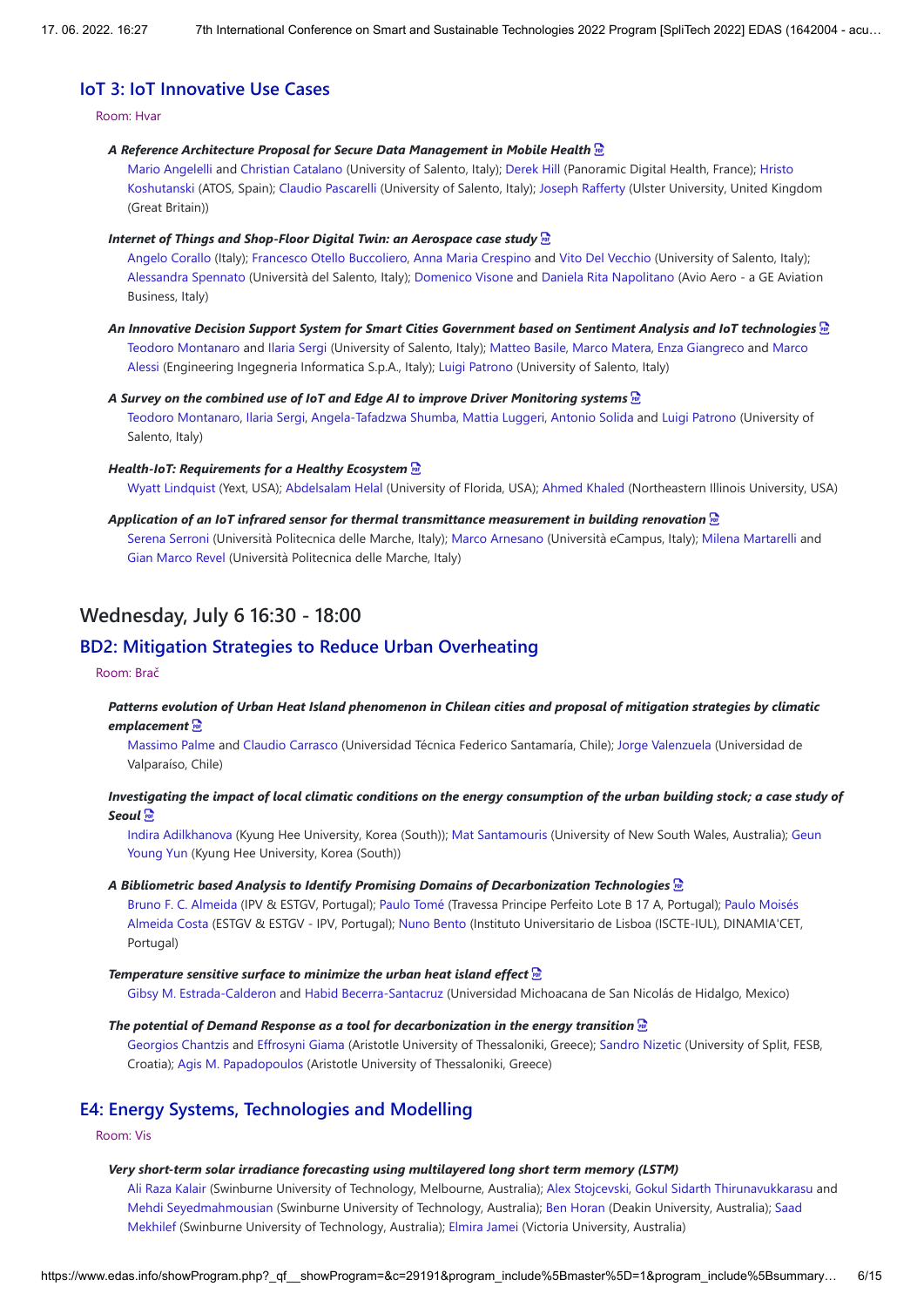## *EcoDesign strategies for zero-emission hydrogen fuel vessels scenarios*

Giuditta Margherita Maria Ansaloni and Arianna Bionda (Politecnico di Milano, Italy); Monica Rossi (Politecnico di Milano & MIT, Italy)

## *Simulation model for power electronic conversion in stationary battery storage system*

Josip Bilandžić and Denis Pelin (Josip Juraj Strossmayer University of Osijek, Croatia); Andrej Brandis (FERIT Osijek, Croatia); Danijel Topić (J. J. Strossmayer University of Osijek, Croatia); Goran Knežević (FERIT Osijek, Croatia); Zvonimir Šimić (J. J. Strossmayer University of Osijek, Croatia)

# *Machine learning-based forecast of secondary distribution network losses calculated from the smart meters data*

Terezija Matijašević and Tomislav Antić (University of Zagreb, Croatia); Tomislav Capuder (Zagreb, Croatia)

# *On Security And Privacy In Smart Metering Systems*

David Bačnar (University of Rijeka & Faculty of Engineering); Lolita Leytner (University of Angers & Polytech Angers); Rene Prenc (University of Rijeka & Faculty of Engineering); Veljko Jardas (Jatro doo, Croatia); Jonatan Lerga (University of Rijeka & Faculty of Engineering)

## *Emission and efficiency estimation of hybrid powertrains with continuous Vehicle Specific Power analysis*  Ante Kozina, Tino Vidović, Gojmir Radica and Sandro Nizetic (University of Split, FESB, Croatia)

# **EM-IoT 4: RFID and Electromagnetic Devices Empowered by AI techniques**

Room: Korčula

# *Evaluation of OBDII data contribution in Tiny Machine Learning based Driving Behaviour Monitoring*

Massimo Merenda (Austrian Institute of Technology, Austria); Vincenzo Mazzullo (University Mediterranea of Reggio Calabria, Italy); Marco Princi (Universitá Mediterranea di Reggio Calabria, Italy); Antonio Martino (Politecnico di Torino, Italy); Riccardo Carotenuto (University "Mediterranea" of Reggio Calabria, Italy); Demetrio Iero (University Mediterranea of Reggio Calabria, Italy)

# *Short-Term Time Series Forecasting based on Edge Machine Learning Techniques for IoT devices*

Martina Rasch (Austrian Institute of Technology, Austria); Antonio Martino (Politecnico di Torino, Italy); Mario Drobics (AIT Austrian Institute of Technology GmbH, Austria); Massimo Merenda (Austrian Institute of Technology, Austria)

# *Wearables for ML applications in health monitoring: a review of technologies and approaches*

Kristina Zovko (University of Split, FESB, Croatia); Ljiljana Šerić (University of Split - Faculty of El. Eng., Mech. Eng. and Naval Arch., Croatia); Petar Solic (University of Split & FESB, Croatia); Toni Perkovic (University of Split, FESB, Croatia); Hrvoje Belani (Ministry of Health & Universty of Split, Croatia)

# *Home care system for the elderly and pathological conditions*

Luigi Bibbo (University Mediterranea of Reggio Calabria, Italy); Riccardo Carotenuto (University "Mediterranea" of Reggio Calabria, Italy); Francesco Giuseppe Della Corte (Università degli Studi di Napoli Federico II, Italy); Massimo Merenda (Austrian Institute of Technology, Austria); Giacomo Messina (University Mediterranea of Reggio Calabria, Italy)

# **EM3: Engineering Modelling - Optimisation (part 2)**

# Room: Šolta

# *In-plane Displacements of Thin-walled Curved Beams*

Dražen Kustura, Frane Vlak, Tomislav Matić and Marko Vukasović (University of Split, Croatia)

# *Modelling of crack propagation in welded structure using a separated phase-field approach*

Boris Jalušić, Marin Vukovojac and Tomislav Lesičar (University of Zagreb, Croatia); Mato Perić (University of North, Croatia); Ivica Skozrit (University of Zagreb, Croatia); Zdenko Tonković (Faculty of Mechanical Engineering and Naval Architecture, Zagreb, Croatia)

# *Implicit-Explicit Error Indicator based on Approximation Order*

Mitja Jančič (Institute Jozef Stefan, Slovenia & International Postgraduate School Jozef Stefan, Slovenia); Filip Strniša and Gregor Kosec (Jožef Stefan Institute, Slovenia)

*Basis Pursuit and Linear Programming Equivalence: A Performance Comparison in Sparse Signal Recovery*  Bamrung Tausiesakul (Srinakharinwirot University, Thailand)

# *Soft Homotopy via Moore-Penrose Inverse*

Bamrung Tau Siesakul (University of Vigo, Spain)

# *A hybrid RBF-FD and WLS mesh-free strong-form approximation method*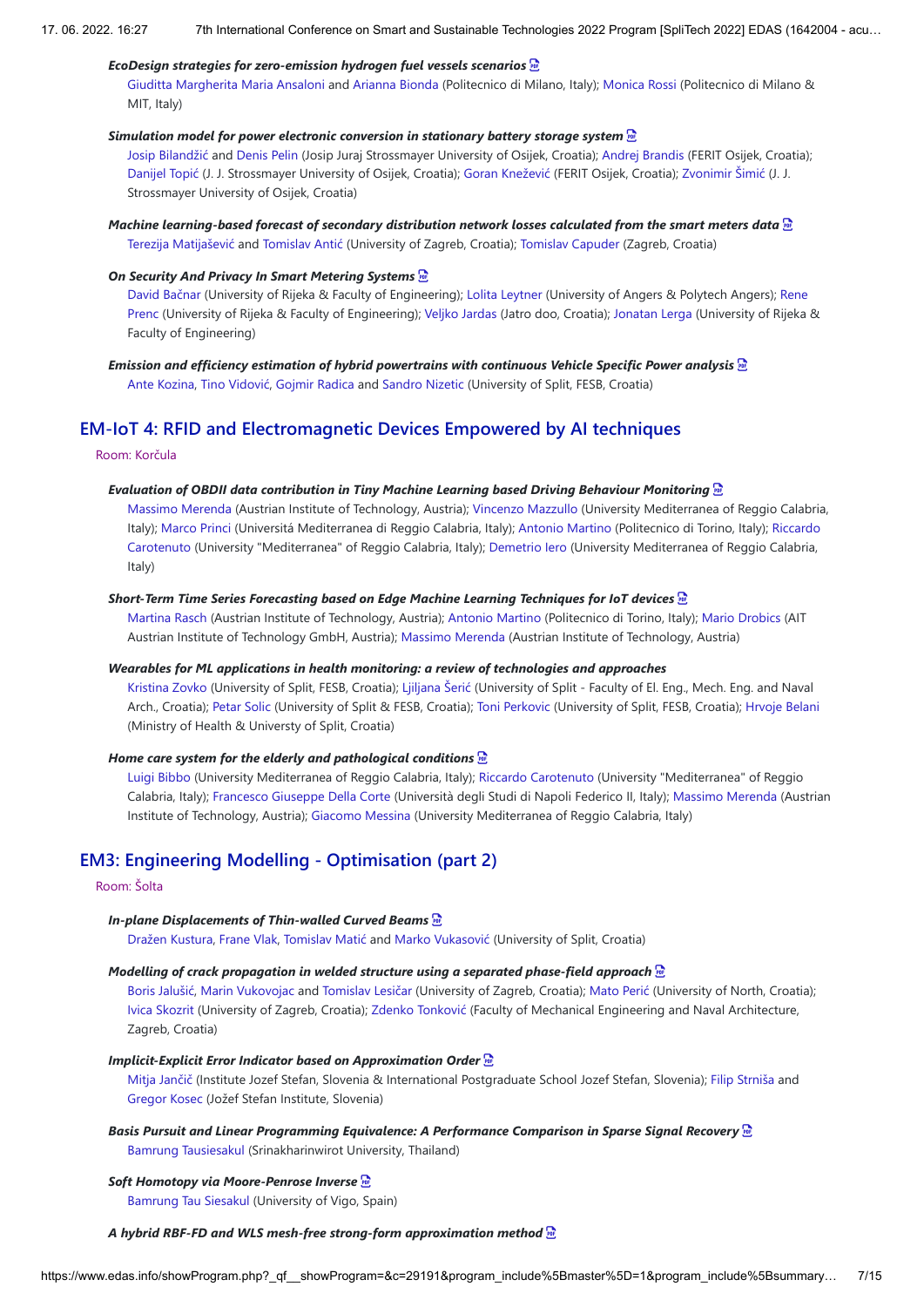Mitja Jančič (Institute Jozef Stefan, Slovenia & International Postgraduate School Jozef Stefan, Slovenia); Gregor Kosec (Jožef Stefan Institute, Slovenia)

# **IoT 4: Innovative IoT Solutions**

#### Room: Hvar

*A Waste-produced Floor with Solar and Mechanical Energy Harvesters to Power Charging Stations or OLED Lighting Systems*  **Por** 

Paolo Visconti, Vincenzo Mastronardi, Massimo De Vittorio and Roberto de Fazio (University of Salento, Italy)

*A Literature Review on Outdoor Localization Systems based on the Bluetooth Technology* 

Ilaria Sergi, Teodoro Montanaro, Angela-Tafadzwa Shumba, Maria Gammariello, Elena Imperiale and Luigi Patrono (University of Salento, Italy)

*An IoT smart system to ensure safety in industrial working environments through a 2.4 Ghz radio controllable interface*  Luca Catarinucci, Francesco P. Chietera and Riccardo Colella (University of Salento, Italy); Luciano Di Donato (INAIL, Italy); Teodoro Montanaro, Luigi Patrono and Ilaria Sergi (University of Salento, Italy)

*An Internet-of-Things-ready Embedded Device Based on Micromachined Micro-gap Sensors for Remote Air Quality Monitoring* 

Antonio V Radogna (National Research Council of Italy & University of Salento, Italy); Chiara De Pascali and Pietro Siciliano (CNR-IMM, Italy); Luca Francioso (CNR- Institute for Microelectronics and Microsystems, Italy)

*Development and Testing of Piezoresistive and Inertial-Based Chest Bands for Breathing Monitoring* 

Roberto de Fazio and Paolo Visconti (University of Salento, Italy); Ramiro Velázquez (Universidad Panamericana, Mexico); Elisa Perrone and Maria Rosaria Greco (University of Salento, Italy)

**Thursday, July 7**

# **Thursday, July 7 9:00 - 10:30**

# **EM-IoT 5: The challenges of the Young Researchers in RFID and Electromagnetics for IoT**

## Room: Korčula

### *BLE-based Power Efficient WSN for Industrial IoT Train Integrity Monitoring*

Nick De Raeve (Ghent University, Belgium); Jo Verhaevert (Ghent University - imec, Belgium); Patrick Van Torre (Ghent University, Belgium); Frederick Ronse (Ovinto, Belgium); Hendrik Rogier (Ghent University, Belgium)

#### *RFID-Sensorized Facemask for Wireless Monitoring of Newborn Breath Temperature during Mild Hypothermia Treatment*

Nicoletta Panunzio and Valentina Olivieri (University of Rome Tor Vergata, Italy); Francesco Montecchia (University of Rome "Tor Vergata", Italy); Paola Papoff (University of Rome "La Sapienza", Italy); Gaetano Marrocco (University of Rome Tor Vergata, Italy)

#### *Mobile-robots indoor tracking and navigation: perspectives for RFID technology*

Andrea Motroni, Alice Buffi and Paolo Nepa (University of Pisa, Italy)

## *3D Printed Fractal UHF RFID Tag Antenna*

Francesco P. Chietera, Riccardo Colella and Luca Catarinucci (University of Salento, Italy)

#### *High Code Density and Humidity Sensor Chipless RFID Tag*

Amjad Ali, Orla Williams, Edward Lester and Steve Greedy (University of Nottingham, United Kingdom (Great Britain))

#### *Fall Detection and Warning System for Nursing Homes based on Bluetooth Low Energy*

Nick De Raeve, Cédric Nzamuye and Nicolas Claus (Ghent University, Belgium); Jo Verhaevert (Ghent University - imec, Belgium); Patrick Van Torre and Hendrik Rogier (Ghent University, Belgium)

# **IoT 5: AI & IoT**

Room: Hvar

#### *A Quantum Computing Approach to Human Behavior Prediction*

Alvaro Huerga (Deusto Institute of Technology - DeustoTech, Spain); Aitor Almeida (DeustoTech - Deusto Institute of Technology, Spain); Ana Belén Lago (Deusto Institute of Technology - DeustoTech, Spain); Unai Aguilera (Deusto Institute of Technology - DeustoTech, University of Deusto, Spain)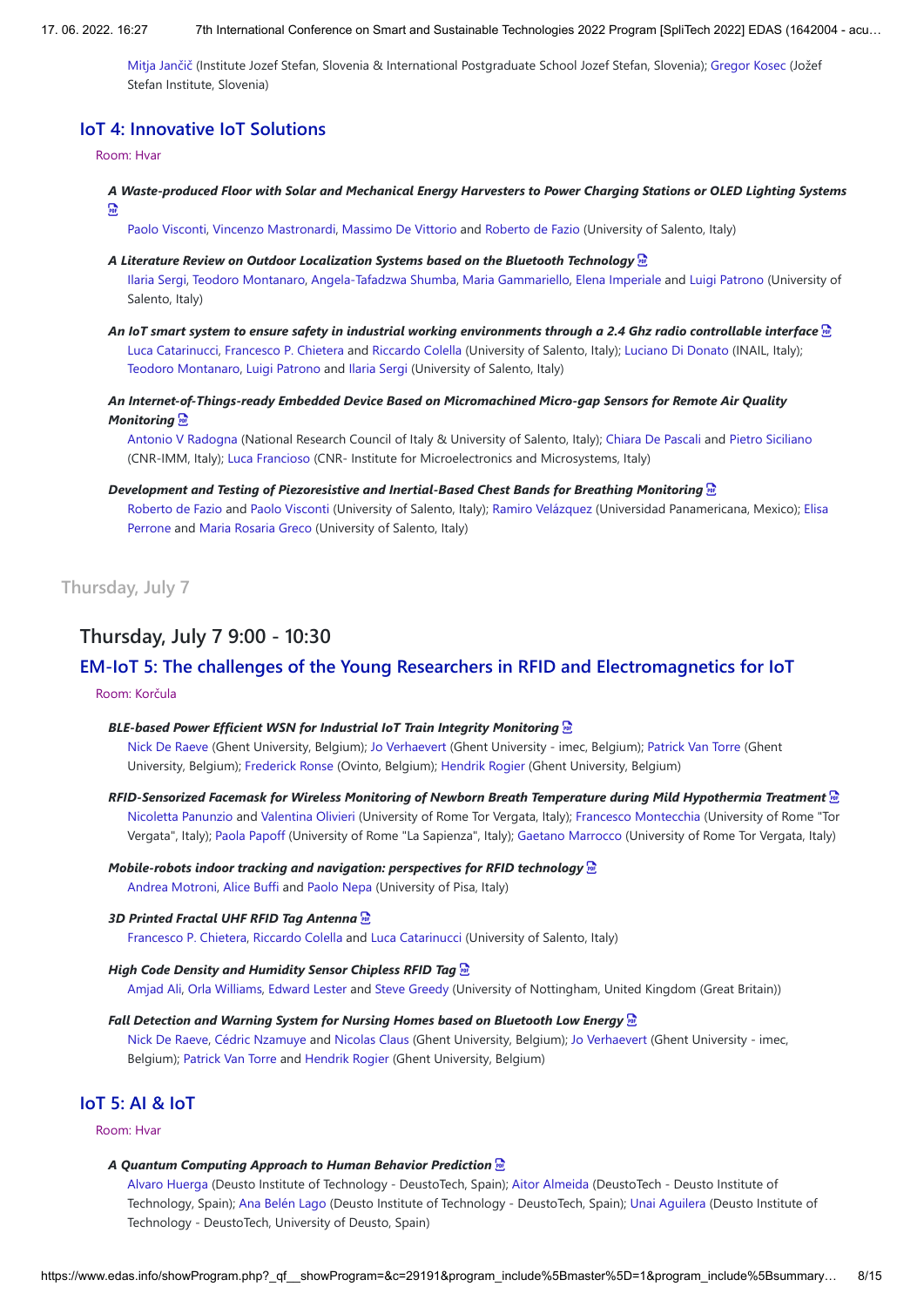## *Embedded Machine Learning: Towards a Low-Cost Intelligent IoT edge*

Angela-Tafadzwa Shumba, Teodoro Montanaro and Ilaria Sergi (University of Salento, Italy); Luca Fachechi (IIT, Italy); Massimo De Vittorio and Luigi Patrono (University of Salento, Italy)

## *Automatize skin prick test with a low cost Machine vision system*

Pier Luigi Mazzeo (CNR, Italy); Simone Miglietta (Università del Salento, Italy); Paolo Spagnolo and Pierluigi Carcagni (Consiglio Nazionale delle Ricerche, Italy); Cosimo Distante (CNR, Italy)

#### *A Deep Learning Approach for Vehicle Re-Identification*

Paolo Spagnolo (Consiglio Nazionale delle Ricerche, Italy); Pier Luigi Mazzeo (CNR, Italy); Francesco Otello Buccoliero (Unisalento, Italy); Pierluigi Carcagni (Consiglio Nazionale delle Ricerche, Italy); Cosimo Distante (CNR, Italy)

#### *Offloading Video Encoding Energy Consumption to the Decoder*

Daniel Hofman (University of Zagreb & Faculty of Electrical Engineering and Computing, Croatia); Jakov Benjak (University of Zagreb, Croatia)

## *A Deep Learning Approach for Real-time Detection of Epileptic Seizures using EEG*

Kiyan Afsari (University of Wollongong in Dubai, United Arab Emirates); May El Barachi (University of Wollongong Dubai, United Arab Emirates); Stefano Fasciani (University of Oslo, Norway); Fatna Belqasmi (Zayed University, United Arab Emirates)

# **Thursday, July 7 14:20 - 15:50**

# **BD3: Energy Storage in Buildings, Materials and Energy Systems**

### Room: Brač

*Building envelope integrated phase change material under hot climate towards efficient energy and CO2 emission saving*  Qudama Al-Yasiri (Hungarian University of Agriculture and Life Sciences, Hungary & University of Misan, Iraq); Márta Szabó (Hungarian University of Agriculture and Life Sciences, Hungary)

## *Synergistic enhancement of heat transfer and energy storage performance of shell and tube heat exchanger with hybrid nanoparticles*

Yangyang Wu, Dong Li, Xuefeng Zhao and Lan Meng (Northeast Petroleum University, China); Muslum Arici (Kocaeli University, Turkey); Changyu Liu, Ruitong Yang and Hanbing Qi (Northeast Petroleum University, China)

### *Advanced PV/T Bifluid Solar Collector System: A Review*

Omayma M. Abdulmajeed (University of Technology, Iraq); Abdullateef A. Jadallah (Tikrit University, Iraq); Ghassan A. Bilal (University of Technology, Iraq); Muslum Arici (Kocaeli University, Turkey)

## *Life Cycle Assessment (LCA) of recycled aluminum Metal Matrix Composites (MMC) reinforced with stainless steel bidirectional continuous fibers*

Ignacio Eguía-Cambero, Ruben Lostado-Lorza, Marina Corral-Bobadilla and Saúl Iñiguez Macedo (University of La Rioja, Spain); Fátima Somovilla-Gómez (Universidad de La Rioja, Spain)

#### *Potential of Solar Powered Underground Waste Heat Utilisation in Total Site Heat Integration*

Petar Varbanov, Hon Huin Chin and Jiří Klemeš (Brno University of Technology - VUT Brno, Czech Republic); Pawel Oclon and Sheng Zhang (Cracow University of Technology, Poland)

## **IoT 6: Big Data & IoT**

## Room: Hvar

#### *MLPacker: A unified software tool for packaging and deploying atomic and distributed analytic pipelines*

Raúl Miñón, Josu Díaz-de-Arcaya and Ana Isabel Torre-Bastida (TECNALIA, Basque Research and Technology Alliance (BRTA), Spain); Gorka Zarate (TECNALIA, Basque Research & Technology Alliance (BRTA), Spain); Aitor Moreno-Fernandez-de-Leceta (Instituto Ibermatica de Innovacion, Spain)

## *Influence Functions for Interpretable link prediction in Knowledge Graphs for Intelligent Environments*

Unai Zulaika (University of Deusto, Spain); Aitor Almeida (DeustoTech - Deusto Institute of Technology, Spain); Diego López-de-Ipiña (Deusto Institute of Technology - DeustoTech, University of Deusto, Spain)

#### *An Ontology for Quality of Life Modeling in Head and Neck Cancer*

Aitor Almeida (DeustoTech - Deusto Institute of Technology, Spain); Aritz Bilbao (DEUSTO, Spain); Liss Hernández González, Laura Lopez-Perez, Estefanía Estévez-Priego and Giuseppe Fico (Universidad Politécnica de Madrid, Spain); Katherine Taylor and Susanne Singer (University of Mainz, Germany); Franco Mercalli (MultiMed Engineers srls, Italy); Despina Elizabeth Filippidou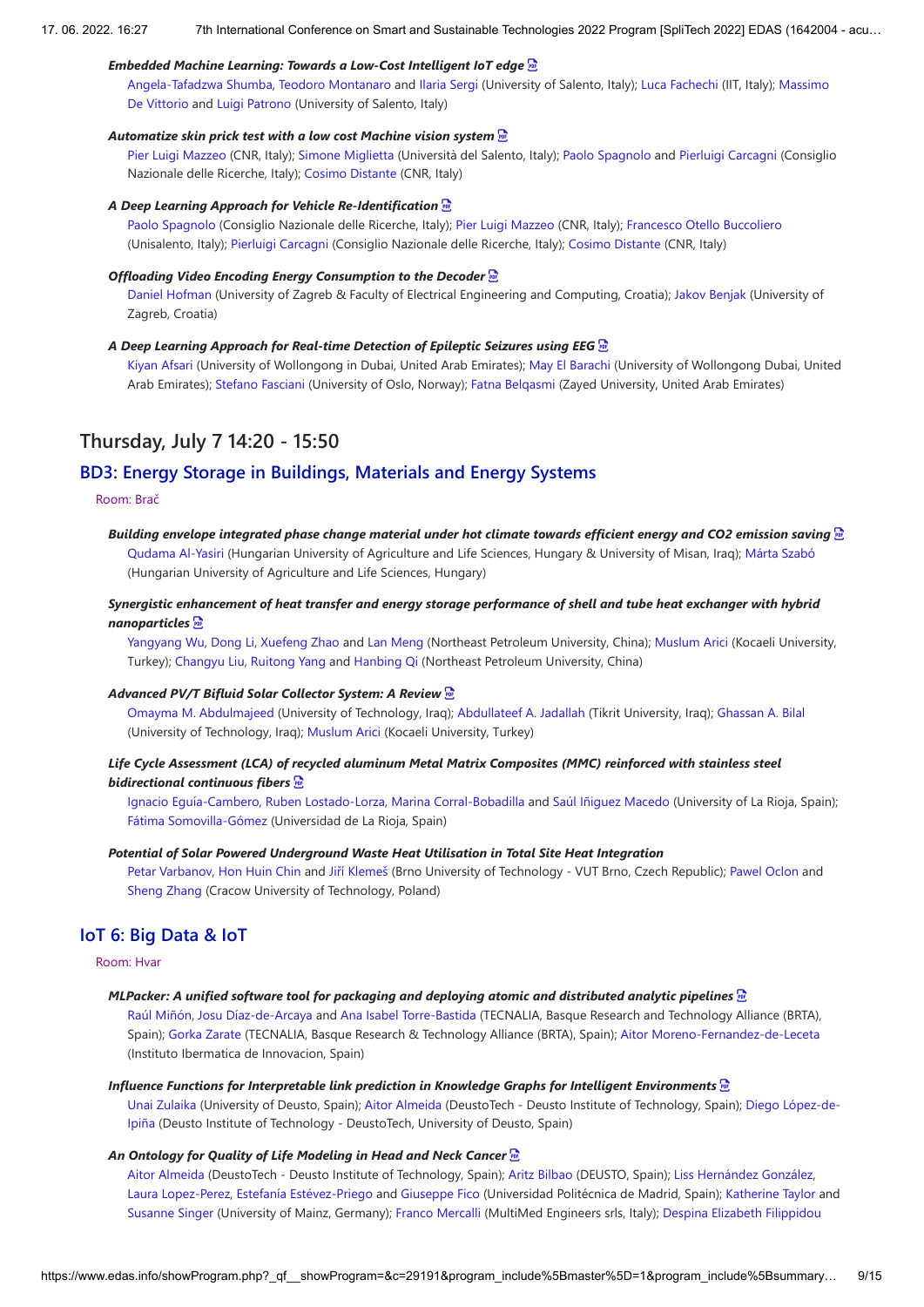(R&D ICT Products DOTSOFT, SA, Greece); Elena Martinelli (Università degli Studi di Milano, Italy); Stefano Cavalieri (Fondazione IRCCS - INT, Italy); Lisa Licitra (Fondazione IRCCS - INT & University of Milan, Italy)

#### *Achieving Participatory Smart Cities by Making Social Networks Safer*

Ruben Sanchez-Corcuera (University of Deusto, Spain); Arkaitz Zubiaga (Queens Mary University of London, Spain); Aitor Almeida (DeustoTech - Deusto Institute of Technology, Spain)

#### *Towards real time monitoring of an aeronautical machining process using scalable technologies*

Endika Tapia, Unai Lopez-Novoa, Leonardo Sastoque Pinilla and Luis Norberto López de Lacalle (University of the Basque Country, Spain)

# *Performance Evaluation of Java Serialization Frameworks on Geospatial Big Data*

Filip Ricov and Kresimir Pripuzic (University of Zagreb, Croatia)

# **Thursday, July 7 16:20 - 17:50**

# **BD4: Energy Efficiency and Energy Savings in Buildings**

#### Room: Brač

#### *Parametric analysis of energy savings achievable by windows configurations in different climates*

Antonio Gigante (University of Sannio, Italy); Rosa Francesca De Masi (Università degli Studi del Sannio, Italy); Valentino Festa (University of Sannio, Italy); Silvia Ruggiero (Università degli Studi del Sannio, Italy); Giuseppe Peter Vanoli (Università degli studi del Molise, Italy)

#### *Design of passive protection elements in buildings through the implementation of generative design*

Guillermo A Sepulveda (Universidad Autonoma del Estado de Baja California & UABC, Mexico); Marcos Gonzalez Trevizo (Universidad Autonoma del Estado de Baja California, Mexico); Andres Garcia Gonzalez (IBERO, CDMX, Mexico)

## *Lighting Systems of Buildings as Active Energy Users*

Alperen Bastug, Mehmet Köksal, Furkan Onur and Ebubekir Tosun (Yalova University, Turkey); Selman Çağman (Kocaeli ÜniversitesiUniversity, Turkey); Umit Unver (Yalova University, Turkey)

## *Ice Storage System Design For an Educational Building*

Elif Yeniay, İlayda Baştürk, Ceren Onbaşı and İlayda Durmuş (Yalova University, Turkey); Selman Çağman (Kocaeli ÜniversitesiUniversity, Turkey); Umit Unver (Yalova University, Turkey)

- *How much static storage capacity is needed to maximize the profitability of an energy community with electric vehicles?* Ruben Martinez and Alejandro Lopez Bueno (Universidad de Malaga, Spain); Sebastian Martin Rivas (University of Malaga, Spain)
- *Effect of end-user awareness and individual heat metering in a social housing building in Mediterranean climate*  Laura Canale (University Mercatorum & University of Cassino and Southern Lazio, Italy); Giorgio Ficco and Marco Dell'Isola (University of Cassino and Southern Lazio, Italy); Biagio Di Pietra, Giovanni Puglisi and Ilaria Bertini (ENEA, Italy)

# **BD5: NZEB Buildings and Life Cycle Approach**

## Room: Hvar

## *Energy refurbishment of a University Mediterranean building: evaluation of the incentive share to achieve a cost-effective nZEB standard*

Teresa Iovane (Università degli Studi di Napoli Federico II, Italy); Fabrizio Ascione and Nicola Bianco (Università degli studi di Napoli Federico II, Italy); Margherita Mastellone (Università degli Studi di Napoli Federico II, Italy); Gerardo Maria Mauro (Università degli studi del Sannio, Italy); Francesco Tariello (Università degli studi del Molise, Italy)

## *Innovative approaches in energy efficiency evaluation of glazed facades in nZEB buildings*

Miro Bugarin, Sandro Nizetic, Mario Bugarin, Boren Bralić and Magdalena Omazić (University of Split, FESB, Croatia)

#### *ZERO ENERGY BUILDINGS: At a Glance*

Gamze Karanfil (Karamanoglu M. University, Turkey); Umit Unver (Yalova University, Turkey)

### *Housing module with 3D printed walls: nZEB performance, energy autonomy and exported level*

Fabrizio Ascione (Università degli studi di Napoli Federico II, Italy); Rosa Francesca De Masi (Università degli Studi del Sannio, Italy); Margherita Mastellone (Università degli Studi di Napoli Federico II, Italy); Francesco Tariello and Giuseppe Peter Vanoli (Università degli studi del Molise, Italy)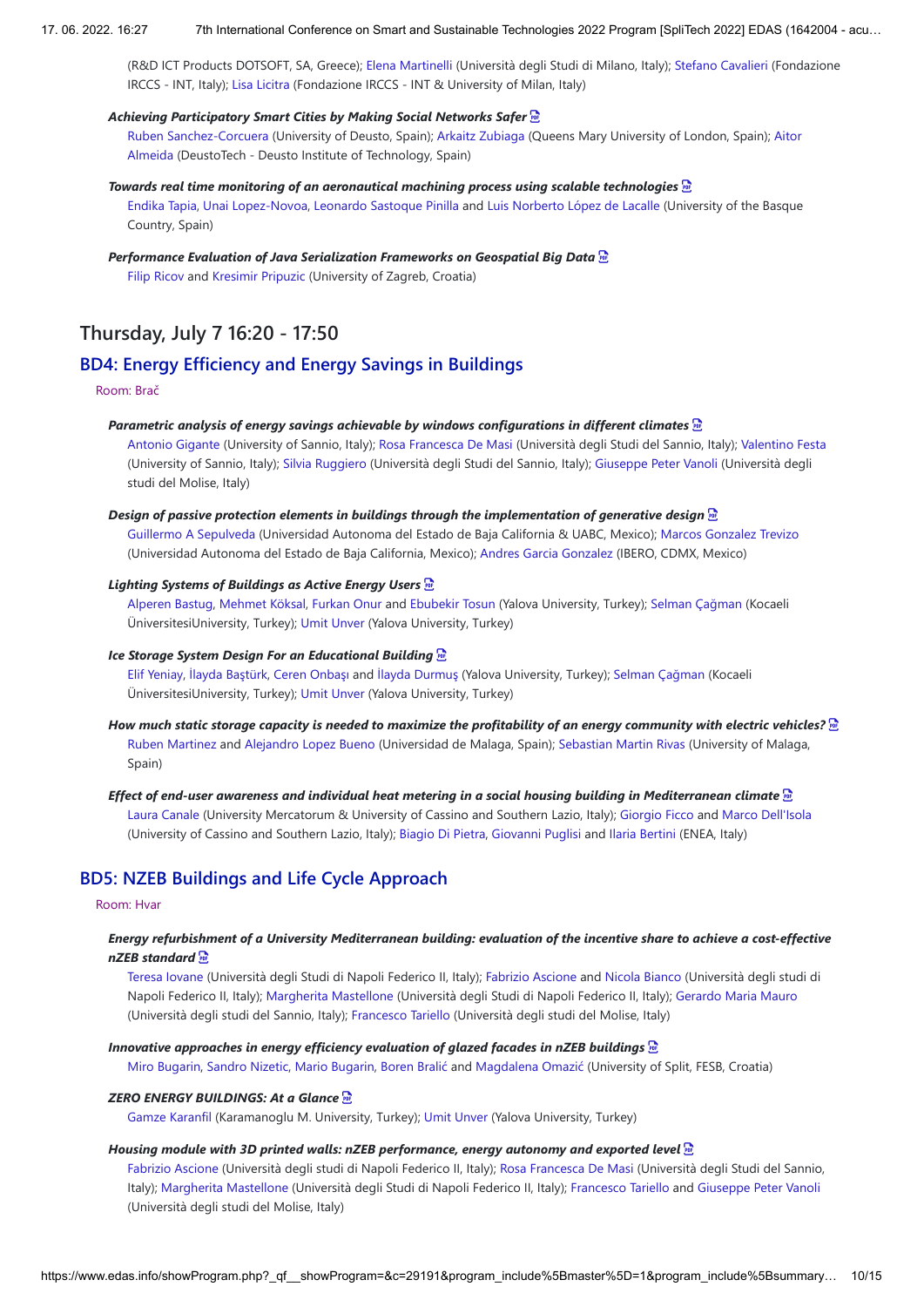## *Crystallization nuclei obtained from biowaste enables the production of concrete in accordance with the principles of circular economy*

Anna Maroušková (University of South Bohemia in České Budějovice, Czech Republic); Josef Maroušek (Institute of Technology and Business in České Budějovice & Czech Republic, Czech Republic)

## *Use of the EVAMED tool to assess the carbon footprint of a building with a life cycle approach in the Latin American context*   $\sum_{i=1}^{n}$

Víctor Alberto Arvizu-Piña (Universidad Iberoamericana Ciudad de México, Mexico); Andres Garcia Gonzalez (IBERO, CDMX, Mexico); José Armendariz López (Universidad Autónoma de Baja California, Mexico); Cristina Gazulla Santos (Elisava Design and Engineering School of Barcelona, Mexico); Mariana Carmona Guzmán (Universidad Iberoamericana Ciudad de México, Mexico); Juan Pablo Chargoy Amador (Centro de Análisis de Ciclo de Vida y Diseño Sustentable (CADIS), Mexico)

# **EM-IoT 6: Sensors and EM Solutions for IoT**

## Room: Korčula

*A low-noise figure and quasi-constant Q in DCS band tunable active filter* 

Davide Colaiuda, Giuseppe Ferri, Alfiero Leoni and Vincenzo Stornelli (University of L'Aquila, Italy)

### *Phase-Based UHF RFID Approach for Speed Bag Monitoring*

Pablo Lopez-Matencio (Technical University of Cartagena, Spain); Francisco J. González-Castaño (Universidad de Vigo, Spain); Javier Vales-Alonso (Universidad Politécnica de Cartagena, Spain)

#### *Dual-Band Dual-Polarized Multi-Slotted Antenna for Sub-6 GHz IoT Applications*

Hafiz Usman Tahseen (Jiangsu University, China); Riccardo Colella and Francesco P. Chietera (University of Salento, Italy); Yang Lixia (Jiangsu University, China); Luca Catarinucci (University of Salento, Italy)

## *Optimized design procedure of rectenna impedance matching networks for IoT devices*

Massimo Merenda (Austrian Institute of Technology, Austria); Domenico Spanó (Universitá Mediterranea di Reggio Calabria, Italy); Karima Rabaani (University of Tunis El Manar, Tunisia); Francesco Giuseppe Della Corte (Università degli Studi di Napoli Federico II, Italy)

## *A Sensor-Embedded Smart Carton for the Real-Time Monitoring of Perishable Foods' Lifetime*

May El Barachi (University of Wollongong Dubai, United Arab Emirates); Sinan Salman and Sujith Samuel Mathew (Zayed University, United Arab Emirates)

## *Fine-Grained Air Quality Monitoring with Low-Cost Sensors and IoT: Trends, Challenges, and Future Directions*  Brian Krupp (Baldwin Wallace University, USA)

**Friday, July 8**

# **Friday, July 8 9:00 - 10:30**

# **BD6: Smart Technologies In Buildings**

#### Room: Brač

*Comparison of the theoretical mathematical model and the experimental approach in the development of an automatic control system in a smart family house* 

Krešimir Osman and Trpimir Alajbeg (Zagreb University of Applied Sciences, Croatia); Matija Štefić (OBO Bettermann Group, Croatia); Mato Perić (University of North, Croatia)

*Trusted DBL: A Blockchain-based Digital Twin for Sustainable and Interoperable Building Performance Evaluation*  Harris Niavis (Inlecom Innovation, Greece); Marina Laskari (Greece); Ioanna Fergadiotou (Inlecom Innovation, Greece)

## *Model Predictive Control based on genetic algorithm and neural networks to optimize heating operation of a real low-energy building*

Giuseppe Aruta (Università degli Studi di Napoli Federico II, Italy); Fabrizio Ascione and Nicola Bianco (Università degli studi di Napoli Federico II, Italy); Rosa Francesca De Masi (Università degli Studi del Sannio, Italy); Gerardo Maria Mauro (Università degli studi del Sannio, Italy); Giuseppe Peter Vanoli (Università degli studi del Molise, Italy)

#### *Domestic Energy Consumption Forecasting using Machine Learning*

Mohan Kolhe (University of Agder, Norway)

# **E5: Energy Efficiency and Renewable Energy Systems**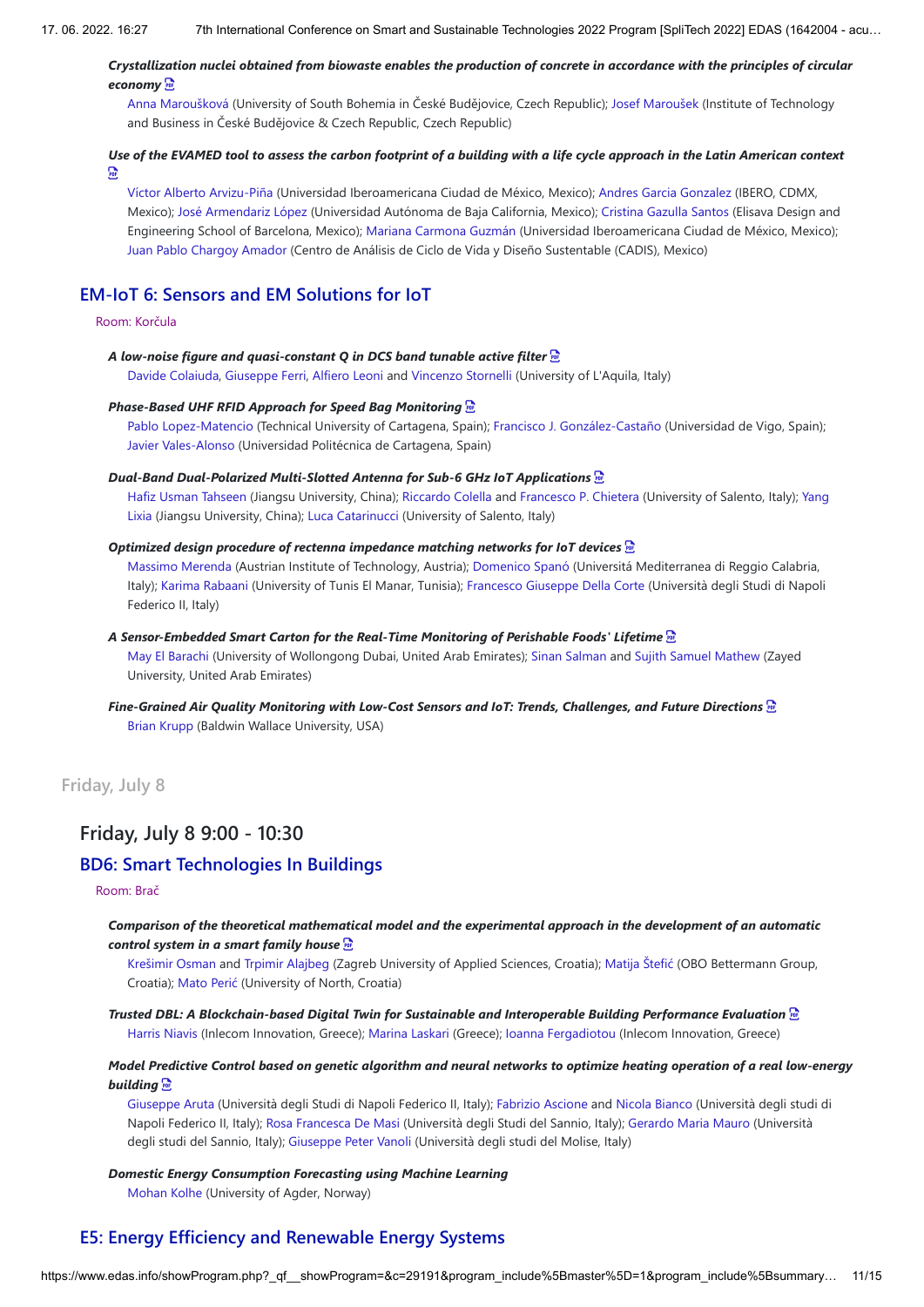Room: Vis

## *Public Lighting in Croatia: Consumption and Energy Efficiency*

Svebor Smodlaka and Vladimir Plestina (University of Split, Croatia)

## *Performance Modelling of Renewable Energy Systems Using kNN Algorithm for Smart Grid Applications*  Manuel Sathyajith Mathew and Mohan Kolhe (University of Agder, Norway)

## *Application Of Kohonen Self-Organizing Maps for Mapping Energy Sustainability - Focus On Serbia*

Željko Vlaović, Borivoj Lj Stepanov and Aleksandar Andjelkovic (University of Novi Sad, Serbia); Vladimir Rajs (Faculty of Technical Sciences, Serbia); Zoran Čepić (University of Novi Sad, Serbia); Mladen Tomić (University of Novi Sad, Faculty of Technical Sciences, Serbia)

## *Micro Energy Harvesting from the Soil of Indoor Living Plants*

Alfiero Leoni, Giuseppe Ferri, Davide Colaiuda and Vincenzo Stornelli (University of L'Aquila, Italy)

#### *Electric Vehicles and Smart Grid Integration: Analysis of Battery Degradation Cost*

Ona Egbue (University of South Carolina Upstate, USA); Desineni Subbaram Naidu (273 MWAH & University of Minnesota Duluth, USA); Charles Uko (University of South Carolina, Columbia, USA)

# **E6: Energy Conversion and Energy Analysis**

Room: Šolta

#### *Numerical Modelling of Nitrogen Oxides Formation During Combustion of Pulverised Fuel*

Milan Vujanović (Faculty of Mechanical Engineering and Naval Architecture, University of Zagreb, Croatia); Tibor Bešenić (University of Zagreb, Croatia); Miloš Radojević and Nebojša Manić (University of Belgrade, Serbia)

## *Modified Kaolinite Supported n-Octadecane Based Composite Phase Change Materials*

Hatice Hande Mert and Mehmet Selçuk Mert (Yalova University, Turkey); Muslum Arici (Kocaeli University, Turkey)

## *Natural convective heat transfer interrelation between water and melted paraffin-wax in an intertwined enclosure*  Çağatay Yıldız, Mustafa Seçilmiş and Muslum Arici (Kocaeli University, Turkey); Michal Krajčík (Slovak University of Technology, Slovakia); Hasan Karabay (Engineering Faculty, Kocaeli University, Turkey)

# **H1: Smart Health**

## Room: Korčula

#### *A software system for the assessment of the sleep-wake rhythm using Axivity AX3*

Michele Scalera (Via Edoardo Orabona 4, Italy); Sergio Latrofa (University of Pisa, Italy); Nunzia Lomonte (University of Bari "Aldo Moro", Italy); Giovanni Tauro and Enrica Gentile (University of Bari, Italy)

*An Innovation Pathway for Well-Being, Aging and Health: A Croatian Case Study*  Hrvoje Belani (Ministry of Health & Universty of Split, Croatia); Petar Solic (University of Split & FESB, Croatia); Marko Mimica (E. C. H. R. LLC, Croatia)

# *Generation of Artificial CT Images using Patch-based Conditional Generative Adversarial Networks*

Marija Habijan (FERIT Osijek & FEA, Croatia); Irena Galić (Faculty of Electrical Engineering, Computer Science and Inf. Technology Osijek, Croatia)

## *Mobile applications and improving the quality of life in people with obesity*  Filip Mustac (University Hospital Centre Zagreb, Croatia)

#### *On the integration of nature-based solutions with digital innovation for health and wellbeing in cities*

Elisavet Tsekeri (Technical University of Crete, Greece); Aikaterini Lilli (Chemical and Environmental Engineering School, Technical University of Crete, Greece); Minas Katsiokalis (Technical University of Crete, Greece); Konstantinos Gobakis (Chemical and Environmental Engineering School, Technical University of Crete, Greece); Aikaterini Mania (School of Electrical and Computer Engineering, Technical University of Crete, Greece); Dionysia Kolokotsa (Chemical and Environmental Engineering School, Technical University of Crete, Greece)

# **IoT 7: IoT and Smart Cities**

## Room: Hvar

*Circular Makerspaces as entrepreneurship platforms for smart and sustainable cities*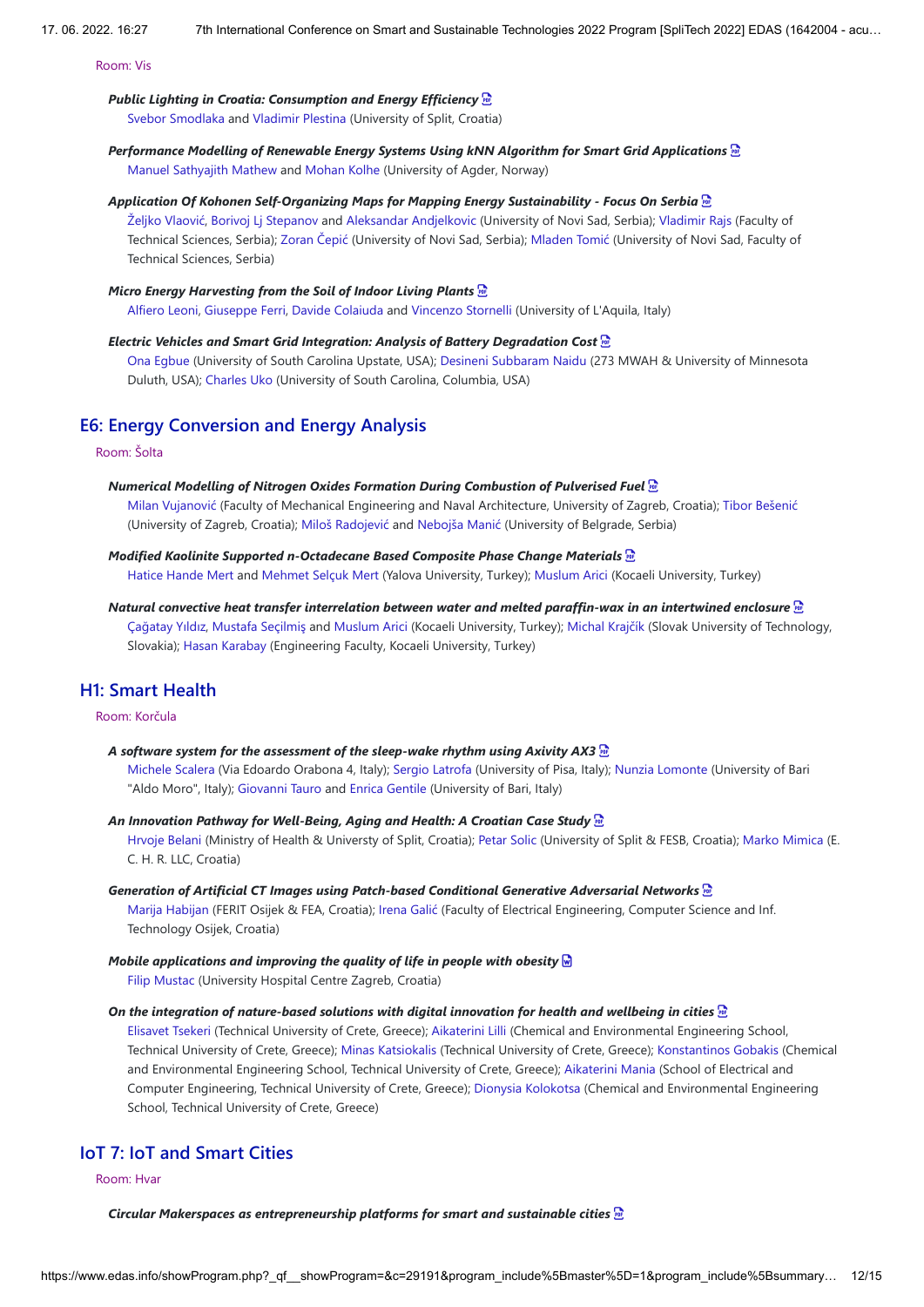Nikolay Andreev Premyanov (Q-PLAN International, Greece); Julie Metta (KU Leuven, Belgium); Margarita Angelidou (Q-PLAN International, Greece); Nikolaos Tsoniotis (Ideas Forward, Greece); Christos Politis and Elli Roma-Athanasiadou (Q-PLAN International, Greece); Apostolos C. Tsolakis (Q-PLAN International)

#### *Future scenarios as a tool for citizen engagement in Smart Cities*

Rui Jose (University of Minho, Portugal)

## *Profitable Investment in PV and BES Integrated with EV Charging Stations in Croatia - Myth or Reality?*

Mirna Gržanić and Alen Hrga (University of Zagreb, Croatia); Tomislav Capuder (Zagreb, Croatia)

## *Speech Sentiment Analysis for Citizen's Engagement in Smart Cities' Events*

Manar Alkhatib (The British University in Dubai, United Arab Emirates); Christine Janel Sora (British University in Dubai, United Arab Emirates)

#### *Towards Enhanced Recognized Maritime Picture*

Hrvoje Karna (University of Split, Croatia); Nikša Mikuličić (Ministry of Defence, Croatia); Maja Škiljo (University of Split, Croatia)

#### *Combining Named Entity Recognition and Emotion Analysis of Tweets for Early Warning of Violent Actions*

May El Barachi (University of Wollongong Dubai, United Arab Emirates); Sujith Samuel Mathew (Zayed University, United Arab Emirates); Manar Alkhatib (The British University in Dubai, United Arab Emirates)

# **Friday, July 8 11:00 - 12:30**

# **BD7: Energy Modelling and Forecast in Buildings**

#### Room: Brač

*An efficient hybrid regression model for energy and water consumption in a municipal kindergarten*  Doncho Donchev, Dessislava Georgieva Petrova-Antonova and Petar Hristov (Sofia University "St. Kliment Ohridski", Bulgaria)

#### *Influence of forecast control of heat supply on energy savings*

Tomasz Cholewa, Alicja Siuta-Olcha, Andrzej Smolarz and Piotr Muryjas (Lublin University of Technology, Poland); Piotr Wolszczak (University of Lublin, Poland); Łukasz Guz (Lublin University of Technology, Poland)

## *Dynamic analysis of solar heat stimulated residential absorption cooling system with sensible thermal wall storage for space heating*

Ali Raza Kalair (Swinburne University of Technology, Melbourne, Australia); Mehdi Seyedmahmousian, Saad Mekhilef and Alex Stojcevski (Swinburne University of Technology, Australia)

#### *Reduction of Natural Gas Consumption by Establishing Operation Strategies of Heating Systems in Mosques*

Ahmet Yuksel (Yalova University, Turkey); Muslum Arici (Kocaeli University, Turkey); Michal Krajčík (Slovak University of Technology, Slovakia); Mihriban Civan and Hasan Karabay (Kocaeli University, Turkey)

## *Examination of Internal Condensation in Composite Walls for Different Wall Types*

Cüneyt Hatipoglu, Ebubekir Tosun, Şaban Türkmen, Halil Atalay and Umit Unver (Yalova University, Turkey)

#### *Employment of digital twins for the implementation of energy audits*

Paulius Spudys (Kaunas University of Technology, Lithuania); Nicholas Afxentiou and Panagiota Konatzii (Frederick University, Cyprus); Andrius Jurelionis (Kaunas University of Technology, Lithuania); Paris Fokaides (Frederick University, Cyprus)

## **IoT 8: IoT and Smart Mobility**

#### Room: Hvar

#### *Promoting User Acceptance in Autonomous Driving*

Waldemar Titov (Institute of Ubiquitous Mobility Systems & Hochschule Karlsruhe, Germany); Thomas Schlegel (Institute of Ubiquitous Mobility Systems Karlsruhe University of Applied Science, Germany)

## *Multi-Factor Obstacle Verification (MFOV): A cybersecurity and engineering approach to autonomous vehicles governance in smart cities*

Clifton M Stone (Marymount University, USA); Ibrahim Waziri Jr. (Marymount University & Microsoft, USA)

### *A new paradigm for smart cycling applications in urban mobility*

Rui Jose and Inês Fortes (University of Minho, Portugal); Ricardo Cabral (Bosch Car Multimedia, Portugal)

## *Role Management and Presence as a Mission Critical Service in Railway Communications*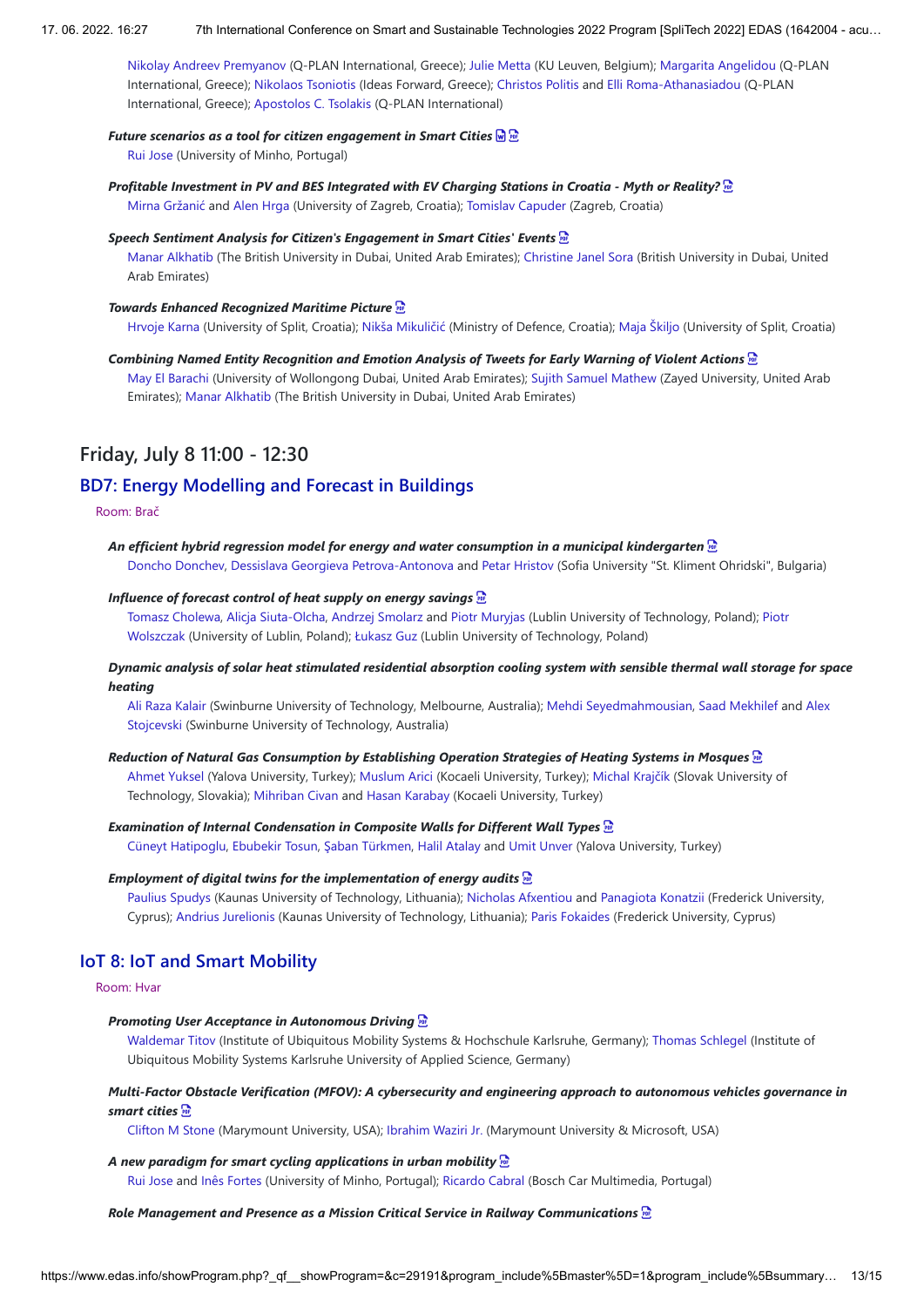Evelina Pencheva (Todor Kableshkov University of Transport, Bulgaria); Ivaylo Atanasov and Vencislav Trifonov (Technical University of Sofia, Bulgaria)

## *Design and implementation of an open-source urban mobility web service based on environmental-quality and bicycle mobility data*

Ander Eguiluz (Universidad de Deusto, Spain); Unai Hernández-Jayo and Diego Casado-Mansilla (University of Deusto, Spain); Diego López-de-Ipiña (Deusto Institute of Technology - DeustoTech, University of Deusto, Spain); Andoni Eguíluz (University of Deusto, Spain)

#### *Transition to Electric Vehicles in a Company's fleet: Design and Policy on a Case Study*

Tommaso Bragatto, Marco Antonio Bucarelli and Federico Carere (Sapienza University of Rome, Italy); Francesca Santori (ASM Terni, Italy)

# **P1: Professional Paper (Energy - part 1)**

#### Room: Vis

## *Study of the thermal and energy performance of a multilayer glazing system with an on-site chamber experiment*

June Hae Lee (Postdoctoral Researcher, Korea (South)); Jae-Sik Kang (Korea Institute of Civil Engineering and Building Technology(KICT), Korea (South))

#### *Regional Virtual Energy Flows in China and Implications for Carbon Neutrality*

Xue-Chao Wang (Beijing Normal University, China); Jiří Klemeš (Brno University of Technology, Czech Republic)

#### *Integration criteria of offshore wind farms in the landscape: Viewpoints of local inhabitants*

Pandora Gkeka Serpetsidaki (Technical University of Crete (TUC) & School of Chemical & Environmental Engineering, Greece); Theocharis Tsoutsos (Technical University of Crete, Greece)

#### *Offshore Wind Farm Site Selection Based on Interval Type-2 Fuzzy Sets Based Decision Making Framework*

Muhammet Deveci (University of Nottingham, United Kingdom (Great Britain) & National Defence University, United Kingdom (Great Britain)); Ender Ozcan (University of Nottingham, United Kingdom (Great Britain))

# **SS1: Smart City Applications**

## Room: Korčula

#### *Automated and non-invasive UAVs video-analysis system for the monitoring and the group size estimation of dolphins*

Giovanni Dimauro (Universita' di Bari & Dipartimento di Informatica, Italy); Lorenzo Simone (University of Pisa, Italy); Roberto Carlucci (University of Bari, Italy); Carmelo Fanizza (Jonian Dolphin Conservation, Italy); Nunzia Lomonte (University of Bari "Aldo Moro", Italy); Rosalia Maglietta (Institute of Intelligent Systems for Automation - National Research Council, Italy)

### *Predicting TV Viewership with Regression Models*

Ljiljana Šerić (University of Split - Faculty of El. Eng., Mech. Eng. and Naval Arch., Croatia); Dino Miletic (FESB, University of Split, Croatia); Antonia Ivanda (University of Split - Faculty of El. Eng., Mech. Eng. and Naval Arch. Croatia, Croatia); Maja Braović (University of Split - FESB, Croatia)

#### *Performance analysis of SQL Prepared Statements in CRUD operations*

Vladimir Plestina (University of Split, Croatia); Tomislav Seser and Frane Marjanica (University College Aspira, Croatia)

## *Cell nuclei segmentation using distance map regression and inverted Huber loss* Matko Saric, Mladen Russo, Maja Stella and Marjan Sikora (University of Split, Croatia)

#### *Integration of 5G Standalone and Non-Standalone Network Architectures for V2X Networks*

Suresh Chavhan (Vellore Institute of Technology, India); Dhinesh Kumar R (VIT, Vellore, India); Joel J. P. C. Rodrigues (Senac Fac of Ceará, Brazil & Instituto de Telecomunicações, Portugal)

#### *Digital Forensic Approaches to Recover Artifacts by Exploiting Vulnerabilities of Dark Web in Cyberspace*

Kanti Singh Sangher (Center for Development of Advanced Computing, India); Archana Singh (Amity University, India); Hari Mohan Pandey (Edge Hill University, United Kingdom (Great Britain)); Malay Ranjan Ranjan Tripathy (Amity University, India & Amity University Uttar Pradesh, unknown)

# **SS1: Sustainable and Secure environments**

## Room: Šolta

#### *Extended Behaviour Prediction Framework in Complex System Development*

Krešimir Osman (Zagreb University of Applied Sciences, Croatia); Mato Perić (University of North, Croatia)